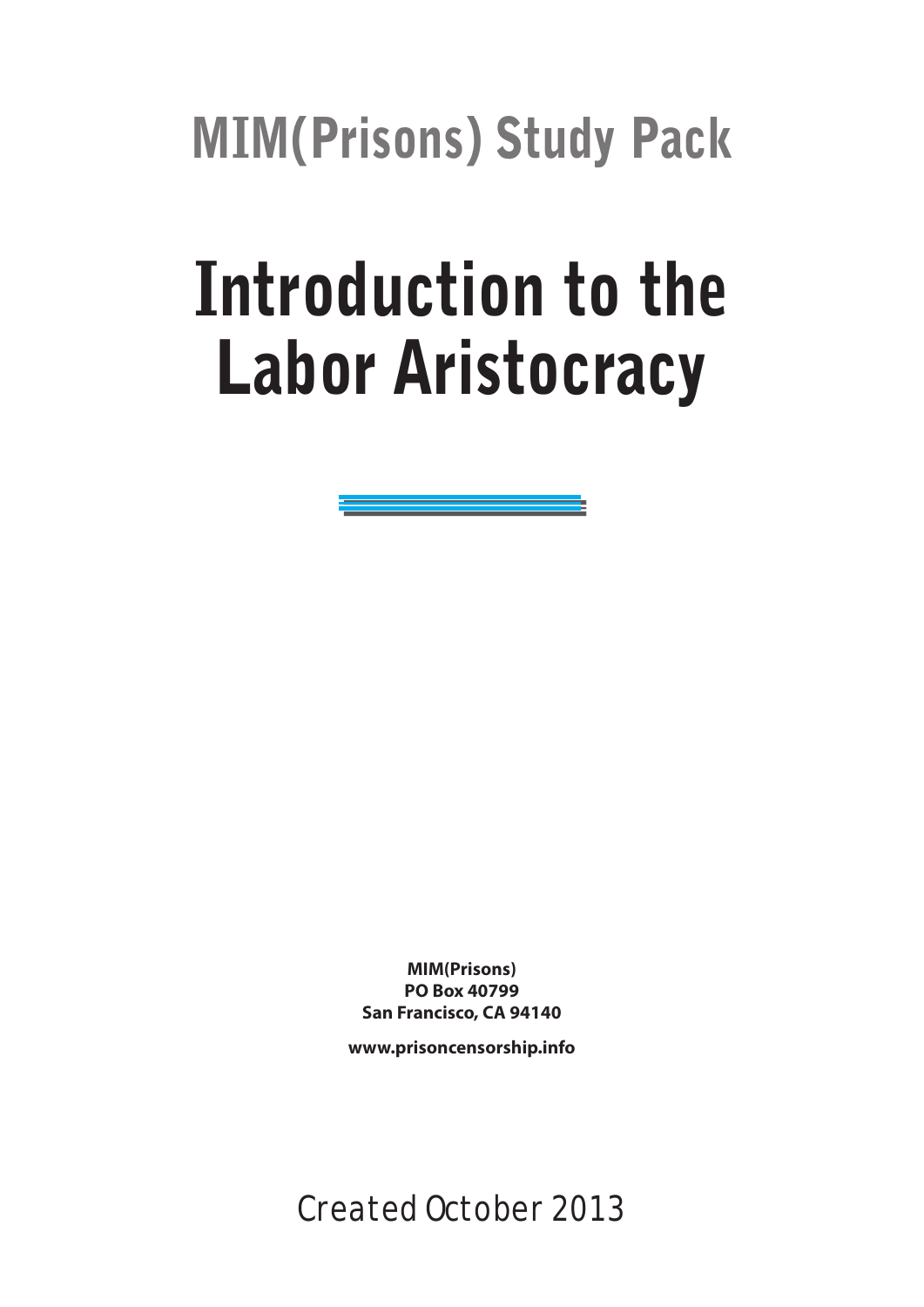MIM(Prisons) is a cell of revolutionaries serving the oppressed masses inside U.\$. prisons. We uphold the revolutionary communist ideology of Marxism-Leninism-Maoism and work from the vantage point of the Third World proletariat. Our ideology is based in dialectical materialism, which means we work from objective reality to direct change rather than making decisions based on our subjective feelings about things. Defining our organization as a cell means that we are independent of other organizations, but see ourselves as part of a greater Maoist movement within the United \$tates and globally.

Imperialism is the number one enemy of the majority of the world's people; we cannot achieve our goal of ending all oppression without overthrowing imperialism. History has shown that the imperialists will wage war before they will allow an end to oppression. Revolution will become a reality within the United \$tates as the military becomes over-extended in the government's attempts to maintain world hegemony.

Since we live within an imperialist country, there is no real proletariat -- the class of economically exploited workers. Yet there is a significant class excluded from the economic relations of production under modern imperialism that we call the lumpen. Within the United \$tates, a massive prison system has developed to manage large populations, primarily from oppressed nations and many of whom come from the lumpen class.

Within U.\$. borders, the principal contradiction is between imperialism and the oppressed nations. Our enemies call us racists for pointing out that the white oppressor nation historically exploited and continues to oppress other nations within the United \$tates. But race is a made-up idea to justify oppression through ideas of inferiority. Nation is a concept based in reality that is defined by a group's land, language, economy and culture. Individuals from oppressed nations taking up leadership roles within imperialist Amerika does not negate this analysis. The average conditions of the oppressed nations are still significantly different from the oppressor nation overall. As revolutionary internationalists, we support the self-determination of all nations and peoples. Today, the U.\$. prison system is a major part of the imperialist state used to prevent the self-determination of oppressed nations.

It is for this reason that we see prisoners in this country as being at the forefront of any anti-imperialist and revolutionary movement.

MIM(Prisons) is our shorthand for the Maoist Internationalist Ministry of Prisons. Our name stems from the legacy of the Maoist Internationalist Movement (MIM), and their party based in North America that did most of the prisoner support work that is the focus of what we now do. When that party degenerated, the movement turned to a cell-based strategy that we uphold as more correct than a centralized party given our conditions in the United \$tates today. Our focus on prisoner support is not a dividing line question for us. In fact, we believe that there is a dire need for Maoists to do organizing and educational work in many areas in the United \$tates. We hope some people are inspired by our example around prisons and apply it to their own work to create more Maoist cells and broaden the Maoist movement behind enemy lines.

MIM(Prisons) distinguishes ourselves from other groups on the six points below. We consider other organizations actively upholding these points to be fraternal.

1. **Communism is our goal.** Communism is a society where no group has power over any other group.

2. **Dictatorship of the proletariat is necessary.** In a dictatorship of the proletariat the formerly exploited majority dictates to the minority (who promoted exploitation) how society is to be run. In the case of imperialist nations, a Joint Dictatorship of the Proletariat of the Oppressed Nations (JDPON) must play this role where there is no internal proletariat or significant mass base that favors communism.

3. **We promote a united front with all who oppose imperialism.** The road to the JDPON over the imperialist nations involves uniting all who can be united against imperialism. We cannot fight imperialism and fight others who are engaged in life and death conflicts with imperialism at the same time. Even imperialist nation classes can be allies in the united front under certain conditions.

4. **A parasitic class dominates the First World countries.** As Marx, Engels and Lenin formulated and MIM Thought has reiterated through materialist analysis, imperialism extracts super-profits from the Third World and in part uses this wealth to buy off whole populations of so-called workers. These so-called workers bought off by imperialism form a new pettybourgeoisie called the labor aristocracy; they are not a vehicle for Maoism. Those who work in the economic interests of the First World labor aristocracy form the mass base for imperialism's tightening death-grip on the Third World.

5. **New bourgeoisies will form under socialism.** Mao led the charge to expose the bourgeoisie that developed within the communist party in the Soviet Union and the campaign to bombard the headquarters in his own country of China. Those experiences demonstrated the necessity of continuous revolution under the dictatorship of the proletariat. The class struggle does not end until the state has been abolished and communism is reached.

6. **The Great Proletarian Cultural Revolution in China was the furthest advancement toward communism in history**. We uphold the Soviet Union until the death of Stalin in 1953, followed by the People's Republic of China through 1976 as the best examples of modern socialism in practice. The arrest of the "Gang of Four" in China and the rise of Krushchev in the Soviet Union marked the restoration of capitalism in those countries. Other experiments in developing socialism in the 20th century failed to surpass the Soviet model (ie. Albania), or worse, stayed within the capitalist mode of production, generally due to a failure to break with the Theory of Productive Forces.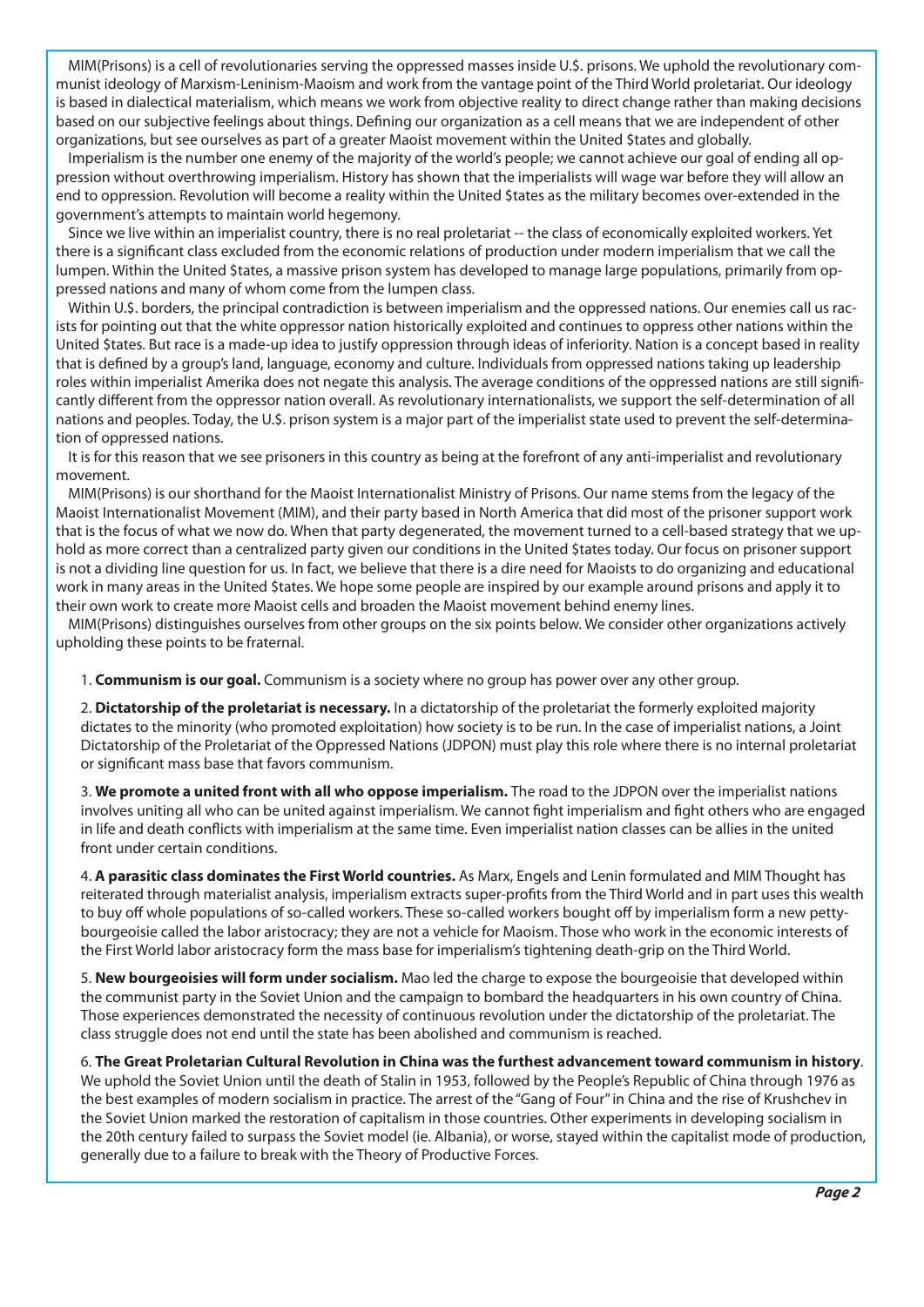# **Introduction to this Pamphlet**

This Labor Aristocracy Pack is a compilation of articles from *MIM Theory #1* published by the Maoist Internationalist Movement (MIM) in 1992, Monkey Smashes Heaven #1 published by the Leading Light Communist Organization, and several original articles from MIM(Prisons). As regular readers know, we uphold and distribute the *MIM Theory* journals but we recognize the need for updates to some of the information as these journals are now quite old. *MIM Theory 1* represents the first comprehensive attempt by a communist organization in the United \$tates to scientifically explain the economic basis for our understanding that First World workers are not a part of the proletariat. It was groundbreaking in its time and remains relevant today. However we are running low on copies of *MIM Theory 1* and take this opportunity to combine key articles from that magazine with some updated calculations and articles. LLCO has done some very good work in the area of demonstrating that First World workers are on the side of the oppressor both politically and economically. We include the best of their work in this area while calling out our disagreements with LLCO in appendix 1.

"The Communists are distinguished from the other working-class parties by this only: 1. In the national struggles of the proletarians of the different countries, they point out and bring to the front the common interests of the entire proletariat, independently of all nationality. 2. In the various stages of development that the struggle of the working class against the bourgeoisie has to pass through, they always and everywhere represent the interests of the movement as a whole."

#### -Karl Marx, "Communist Manifesto"

Living in the belly of U.S. imperialism, it is easy to forget why the question of the exploitation of white workers is so important. As people analyze the situation they may lose sight of why MIM(Prisons) does such realistic and scientific analysis.

We believe that without scientific analysis, it is easy to fall prey to First World chauvinism - the ideology of the imperialist nations justifying the oppression of the Third World nations. Even oppressed peoples may buy into the logic of the oppressor if they are not careful. To be emotionally on the side of the international proletariat is not enough. This labor aristocracy study pack is dedicated to putting the Amerikan workers in perspective for those stricken with political diseases found predominantly in the First World.

MIM (Prisons)'s guiding vision includes internationalism and anti-militarism. This means a world of many different peoples without violent conflict.

Those who are not so analytically inclined can consider the following question if nothing else in this whole journal: When the revolutionary proletariat comes to power, will the new regime owe anything in particular to the First World workers or will the First World workers owe something to the rest of the world?

We believe that the imperialists and the First World workers owe a tremendous debt to Third World peoples - a debt that we intend to see paid back, as a necessary step toward communism.

This is not to say the imperialist country workers and imperialists themselves won't see some benefits in revolution. The anarchy of capitalist production will be replaced by planned production. In the long run, this will make possible the direct application of rational thinking toward improving the environment, an end to the competition that leads to world wars and an unleashing of the creativity of billions of people.

The mass base for white supremacy in this country can be found in the poorest section of the white nation. They see that their aspirations to join their fellow whites in greater wealth can only come at the expense of oppressed nations. And so we have seen that organizing the white labor aristocracy for their own interests leads to fascism. The failures of so-called progressive groups in the United \$tates and other First World countries to apply science to their analysis of classes leads them to claim that workers in these countries are exploited. And this leads to some of the most un-progressive organizing in the world: rallying the exploiters for greater wealth.

We acknowledge that the vast majority of the U.\$. population cannot be organized against imperialism. This means progressive forces are a small minority in the First World. But the Third World will move forward whether the white workers like it or not. The Third World is 80% of the world's population. We are confident they will thoroughly destroy U.\$. imperialism, even if most U.\$. residents never get around to helping them. We do not want to delay the day imperialism dies. And so we will never assist in creating new forms of apartheid cloaked in the leftist rhetoric of organizing imperialist-country workers.

This question of who is on the side of the international proletariat and who is allied with the imperialists is the most important question facing revolutionaries in the world today.

Notes: In part, adapted from *MIM Theory 1,* The white working class: Why should we care?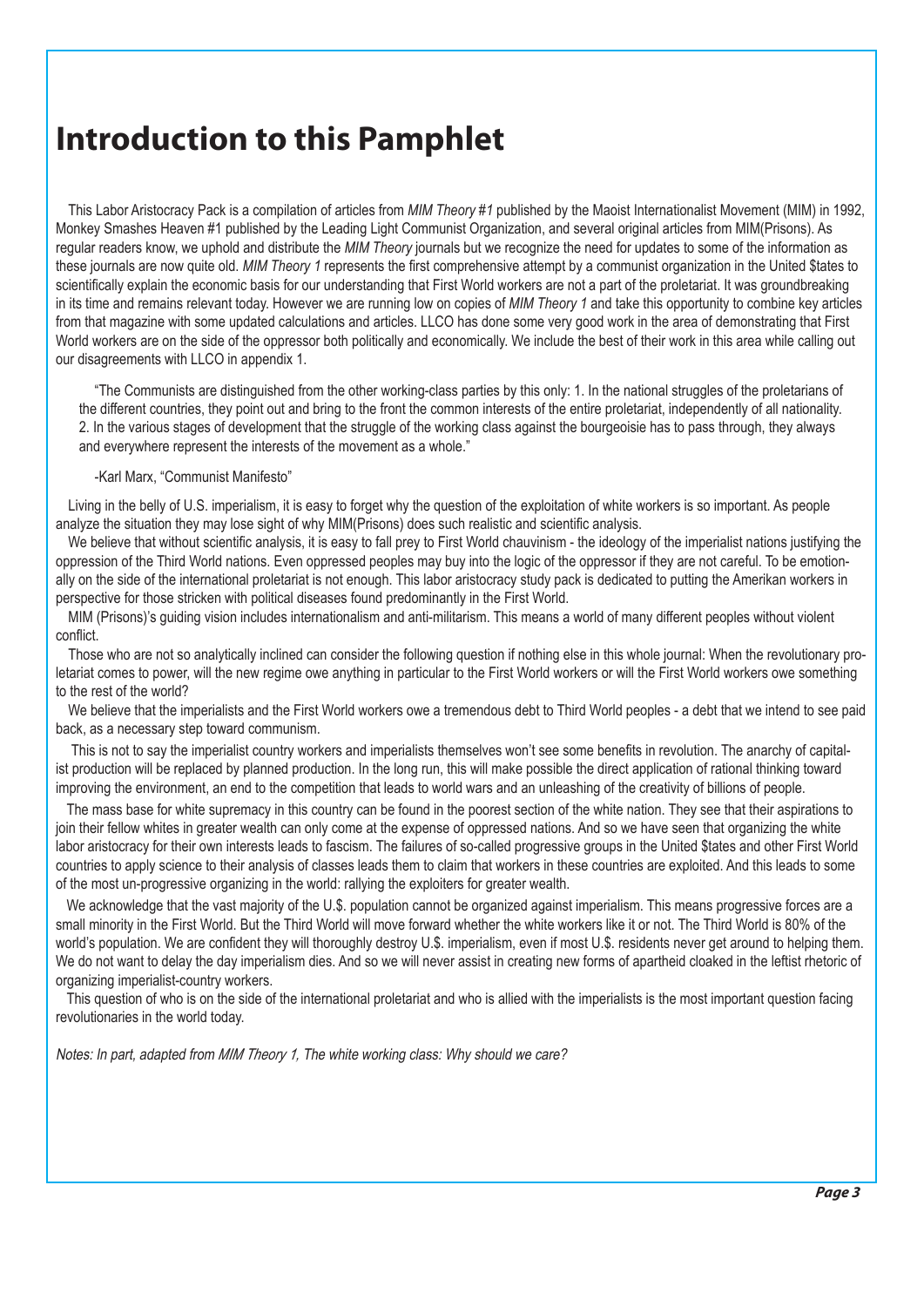# **The "left" tells MIM off**

by Doug Henwood, Editor of The Left Business Observer November 22, 1991 Exerpted from MT1

[MIM received the following letter in response to an offer to exchange publications and revolutionary ideas.]

What planet are you on when you say that \$10.4 1/hr is a "whopping" wage, and that "Amerika's white workers are as a group paid more than the value of their labor"? … Looking at this hourly wage, and the weekly wage of \$357.06, in isolation is foolish and un-Marxist. As Karl himself pointed out, the wages are determined by the costs of reproducing labor power. In the U.S., where people may spend \$500 a month on housing another \$500 on food, \$200 on medical care, several hundred more on clothes and transportation, \$357 a week barely reproduces labor power. Real wages have been falling for almost 20 years, while average work weeks have been rising. How is this overpayment?

And \$10.41/hr has to be compared to what these workers produce, too. According to the fascist pigs at the U.S. Department of Commerce, U.S. wage and salary workers have been toiling around 200.5 billion hours at an average annual rate so far in 1991. Since GNP is \$5,585 billion, that means the average hourly product of the aver age U.S. worker is \$27.85. Pay of \$10.41 an hour works out to 37.4% of total value produced-and this is before taxes. According to the OECD, take-home pay for the average U.S. production worker (married, two kids) is 80.8% of gross, which means that final disposable income is around 30.2% of GNP produced per hour.(2)

Furthermore, the World Bank offers the following figures for manufacturing earnings as a percentage of value added in 1970 and 1989 (except China, 1986):(3)

| 1970 | 1988 | change |
|------|------|--------|
| 47%  | 36%  | $-11%$ |
| 46%  | 42%  | $-4\%$ |
| 32%  | 34%  | $+2\%$ |
|      | 15%  |        |
|      |      |        |

Dump the slogans, folks. Wake up - the labor aristocracy died about the same time Mao did. Do some research. Think. Or come 1997, President Duke is going to throw your ass in jail.

Notes:

1. U.S. Department of Commerce, Survey of Current Business, Sept. 199 1, p.3 (GNP) and p. 5-I I (hours).

2. Organization of Economic Cooperation and Development, OECD in Figures: 1991 Edition, Supplement to the OECD Observer, June/July 199 1, p. 45.

3. World Bank, World Development Report 1991, appendix table 7, p. 217.

# **MIM trashes the myth of white exploitation**

excerpted from MT1 by MC5

To understand the position of the white working class, the labor aristocracy, it is necessary to make international comparisons. Because of the issue of superexploitation and the overarching role of imperialism, it is necessary to accept an international standard. Today's world market includes, as a rule, military dictatorships designed to keep the international proletariat down. The labor aristocracy is not only not in line with the Third World proletariat, but also it is also not in line with the Third World petty bourgeoisie.

Before bringing out other data, we have to define what we are talking about theoretically.(1) Once we do that, MIM believes most people will find that they have always had more than enough information at hand to make a decision about this theoretical conflict concerning the labor aristocracy. The analysis is key because if the labor aristocracy is exploited, then organizing it will be a progressive thing. If the labor aristocracy is not exploited, then organizing it will only result in white chauvinism and greater strength for imperialism, whatever the intentions of the organizer.

### **Amerikan leftist political economy vs. Maoist political economy**

When Marx first wrote about the market for labor power, there was not the kind of superexploitation we have today. It was just starting compared with the level it has now reached. Yet even in the 1800s, Marx warned that slavery and colonialism were corrupting influences on European working classes.

Marx said that wages were the culturally and historically determined product of a market for labor power. In other words, the wage was what that society deemed necessary to reproduce its workers. In this regard, Henwood is correct.

In Marx's day, the capitalists appropriated surplus labor from the white workers despite paying wages, so the workers were exploited. In the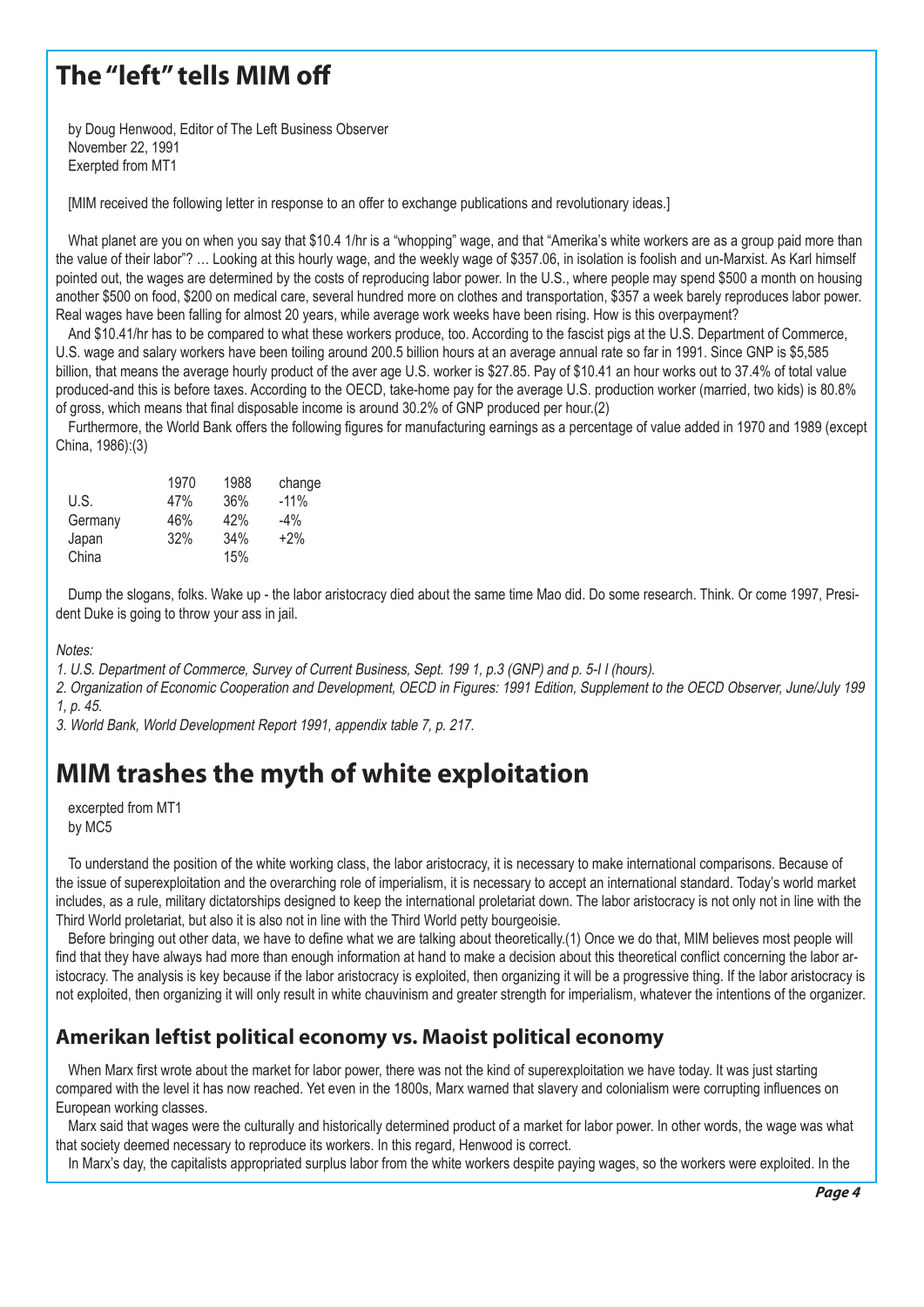1800s, it was possible to look at the dead labor that went into reproducing British labor power and say it was basically British. A loom or hoe used in production by British laborers pretty much came from the dead labor of British laborers.

Since the time of Marx, imperialism has grown many fold. Having expanded after World War I, imperialism continued to expand after World War II. One small indication is U.S. direct investment abroad. In 1950 it was \$11.8 billion, but by 1980 it was \$200 billion. Moreover, a list of the top 76 manufacturing firms shows that 37% of their assets are abroad (which includes Europe, not just the Third World).(2)

The advent of supertankers, airplanes and faster transportation and communication of all kinds made the plunder of the Third World a much more central fact of economic life. But today, thanks to dead Third World labor, the labor that goes into "reproducing" the white working class is greater than the labor done by the white working class.

### **Closed borders: separate markets for labor power**

Amerikan society and its "leftists" would have us believe that an average of \$10 an hour and a \$44,000 house for whites is necessary for the reproduction of the white working class as workers. That is strictly ideological obfuscation. Why?

If the U.S. imperialists paid \$2 an hour and threw open the borders, they would have no problem reproducing the working class. Indeed, the population would grow enormously both from immigration and natural growth. The only reason that does not happen is that the imperialists agreed with the labor aristocracy (and not just its labor bureaucrat lieutenants, judging from the popularity of anti-immigrant laws) to close the borders and establish a minimum wage. The agreement is very similar to the basic agreement in South Africa, but the blatant Jim Crow laws and superexploitation are not as prevalent in Amerika. Whites are a majority here, but not in South Africa.

Henwood pretends that U.S. labor would not reproduce itself if it were not for the Amerikan alliance with the imperialists that generates a \$ 10 an-hour wage. By this he means U.S. labor would die and then the system would also, as Marx said about the British workers and their system of the 1800s.

This is a false assumption. MIM has looked around enough to know that proletarians can reproduce and keep the capitalist system going for a lot less than \$10 an hour. There is no need to fantasize about the oppression of First World people, except as required for imperialist nation unity.

The Amerikan leftists want us to accept the standards of the white working class as necessary for its reproduction, so they can go on saying that the labor aristocracy is exploited and go on begging for the cross-class white unity which benefits imperialism.

In contrast, MIM looks at things from the perspective of the Third World proletariat. MIM uses a rough international standard wage necessary for reproduction of workers under late imperialism. MIM could economistically struggle for \$1.50 an hour and that would still double what the Pico Products workers made in south Korea in the late 1980s, and south Korean labor is more organized than most and living in closer-to-imperialist conditions than just about any Third World country.

In the "Communist Manifesto," Marx said communists differ from other labor organizers in that communists look at everything from the perspective of the international proletariat, not just any one of its sections. The only reason Euro-Amerikan workers make \$10 something an hour is that the borders are closed by force. That is the most significant factor in the market for labor power and it must never be forgotten.

The wage for Amerikan workers should be put on par with an international standard for the proletariat. MIM believes that the white working class' wages are not determined merely by market conditions for labor power; hence, its wages go beyond what is necessary for reproduction of the white working class in the capacity of workers (not the reproduction of the white working class in their role as parasites).

### **The search for surplus labor**

Another definitive answer to the question is from the point of view of the capitalists. Where surplus labor is not appropriated, there are no profits. Of course, without profits, capitalists go out of business. Without profits, even capitalists wouldn't want the capitalist system to exist. Henwood's writings lead one to think that the capitalists have it made, thanks to how little the Amerikan workers make. The reality of profit rates is a little different though.

Even the social democrats who wrote the book Global Reach recognized that multinational corporations rely on the Third World for their profits. This is the same reason all the banks are scared of Third World default on loans and asking for the government to bail them out if the time comes. First World banks are in trouble. From 1983 to 1990, First World banks received \$325 billion more than they put into Third World countries in terms of loans and loan repayments.(3) That's just one avenue of exploitation that the banks count on in terms of the Third World. What would happen to the First World banks without the Third World?(7)

Without the Third World, U.S. capital would die, because it pays white labor too much to make a profit from those workers alone. Put a British naval embargo around French international commerce in the 1800s and the French capitalists would still expand and survive in that progressive phase of capitalism. Put a Maoist blockade on the commerce of U.S. imperialism in 1992, and the ball game is over. Anyone who doubts this should look at First World profit margins and where they come from. Imperialists do not appropriate surplus labor from white workers right now and could not survive without their source of profits: the Third World. To make profits without the Third World, the First World capitalists would have to cut First World workers' wages drastically.

Henwood's answer shows both ignorance and Amerika-first chauvinism. Taking GNP and dividing by the number of hours worked in the United States, Doug comes up with a figure of \$27.85 per worker per hour.

This calculation shows that Henwood did not understand MIM's argument regarding superexploitation of the Third World. The GNP is the monetary value of all the goods and services sold in the United States for a year. The GNP includes the value of the unremunerated dead labor of the Third World. That dead labor is paid for by the time it reaches the sales stage, the point at which the GNP is calculated. However, the people who get paid for that dead labor are not the Third World laborers, but the imperialist exploiters and the labor aristocracy. The income the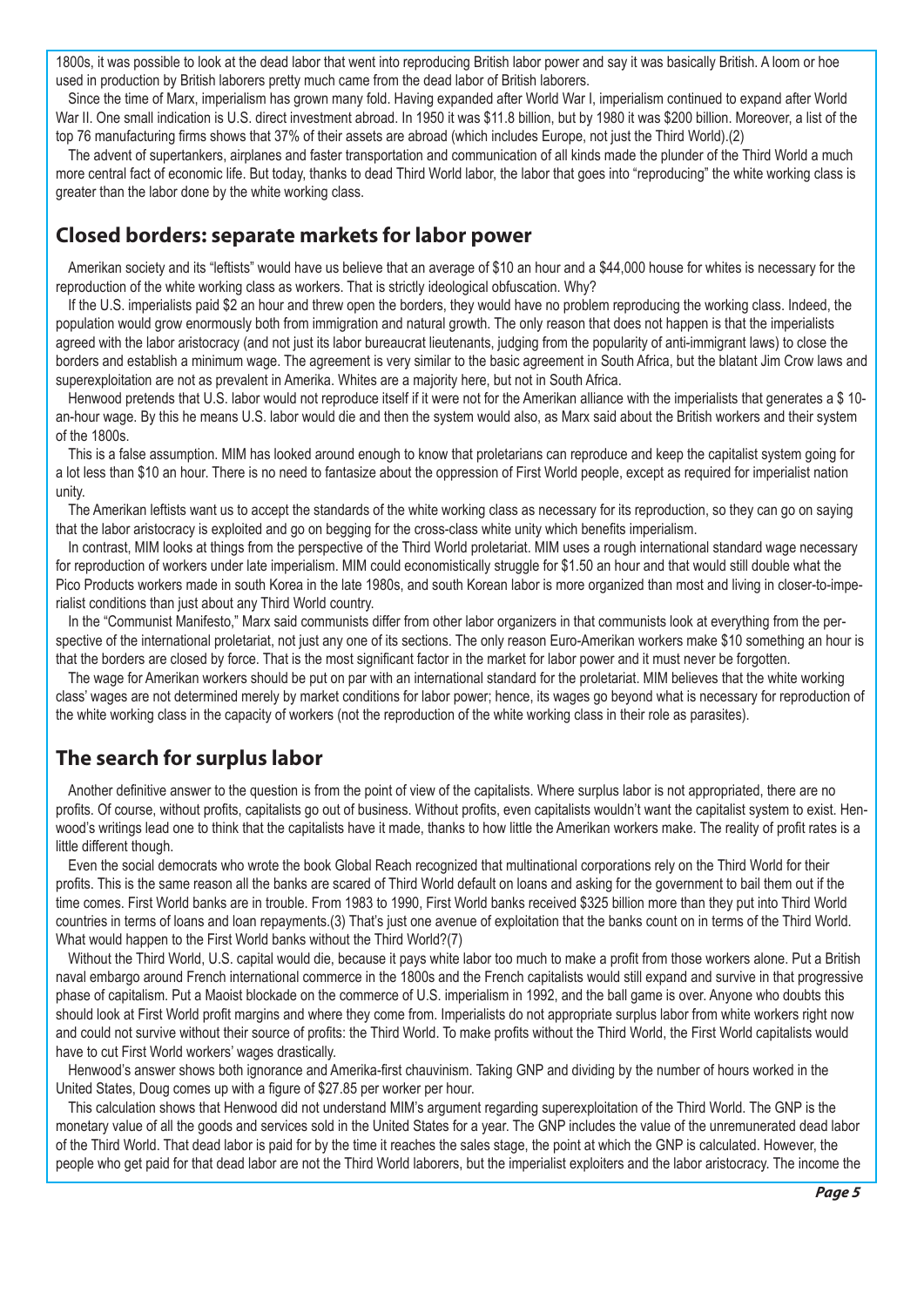GNP counts is from the exploiters and the labor aristocracy and the Third World within the borders of the United States. The GNP figures do not say where that income largely comes from - the dead labor of the Third World.

Another problem with comparing wages with GNP figures is that GNP figures include items that go to the labor aristocracy beyond wages such as public service. The only part of the GNP that does not go to salaries or wages (and other incomes) is profits.

### **Where do the profits go?**

The other calculation that Henwood trots out is the added value from manufacturing workers. To the extent that he implies that capitalists take the bulk of added value from manufacturing workers (64% in 1988) and simply keep it as profit, MIM does not agree. To the extent that Henwood points to a relationship between manufacturing workers and other sectors of the labor aristocracy, there is a point. The 64% does not go to the capitalists as profit, but to other labor aristocracy people -- clerical and sales people - again mostly white-collar white workers.

A capitalist class raking in trillions in profits every year is convenient for the fantasy of white working-class exploitation. Unfortunately, most Amerikan leftists have a naive view like this. They imagine their critique of capitalism depends on the amazing consumption of the capitalists and the tremendous inequality within the Amerikan nation. But they grossly exaggerate that inequality. The problem is not that capitalists make trillions in profits, but that production is organized in a capitalist fashion - thus creating the wrong goods, overproduction, environmental degradation and world war.

Instead, the bulk of the 64% fluff Henwood refers to is attributable to the fact that over half of Amerikan workers are white-collar, according to the 1980 census. Part of that fluff is collected in the form of taxes, which does not go directly into capitalist pockets. But most of the 64% goes into the labor aristocracy's pockets, especially retirement pensions and workers in the military - with a percentage of profits leftover for the corporations supplying the government.

MIM should thank Henwood for replying and simplifying the chore of proving that the Amerikan left has no sense of proportion. Perhaps in future articles Henwood or someone from MIM could treat the wealth of the capitalist class. Listening to Henwood, one would have thought that the United States created thousands of billionaires every year.

Instead, if people look at the new wealth of the capitalist class created every year, they will find that it is much smaller than the superprofits sucked in from the Third World each year. The reason is that the labor aristocracy produces no surplus labor for the capitalists and instead gets a share of the Third World superprofits. The capitalist class accumulates wealth fast, but not fast enough to suck in both superprofits from the Third World and profits from the labor aristocracy.

The implication of both Henwood's GNP and value added figures - that the capitalists suck in trillions in profits every year - is just a calculation error of the overly excited Amerikan left. Profits have never exceeded even half a trillion dollars a year. In 1990, they were \$293.3 billion, or 6.6% of the \$4.4 trillion GNP, and that was a good year for profits.(4)

After-tax profits in 1989 (the most recent figures avail able) mounted to \$172.6 billion. Out of that the capitalists admit to obtaining \$50.9 billion from abroad, which still does not count superexploited labor done in the Third World.(5)

Even in these profits, the labor aristocracy takes a large part in dividends-both in privately owned and pension owned stocks - and in shareholding in banks, especially credit unions. The capitalist class is not raking in \$173 billion in new wealth every year. Only a vulgar Marxist view fantasizing about the consumption of the capitalist could imagine anything close to what Henwood is talking about.

Overall, those \$173 billion in profits are puny indeed, Any comrade who thinks about what it means that only 3.9% of GNP is profits will realize that it is simply not possible the white working class is exploited. In fact, those profits are so small because of overpayment in dead labor to the labor aristocracy.

Within those puny profits, the capitalist class owns a large share. The top I% of families owns 51% of the market value of the stocks owned by families (as of figures collected for 1960 and 1971 which are the most recent available). That means that 49% of those stocks privately held are held by people outside the top 1%! That's not to mention the stocks held by institutions, the profits of which go to benefit the labor aristocracy -- colleges, pension funds, etc.

The assets of the top 1% are always in the 50% to 60% range. One could dispute the number of capitalists in the United States and say this 1% figure is too low. But if we look at the top 2%, 5% or 20% of the population and call them capitalist, we are talking about a lot of people who are not millionaires. In 1958, it only took \$60,000 in assets to make it into the top 1.5%.(6) As of 1970, there were still fewer than 1 million millionaires. That was only about I % of the population if we assume a household size of 2.5. In fact, according to J. Sakai, citing the top 1% of the population as capitalists overestimates the size of the capitalist class. In 1970, the average wealth of that group was \$1.32 million, which means a large portion of that group owns less than \$1.32 million since we must account for the billionaires and multi-millionaires. According to Sakai, that 1% is partially petty bourgeoisie.(7)

Considering the distribution of assets and hence profits, it seems possible that only a half or two thirds of each year's \$173 billion in profits actually ends up in the hands of capitalists - people who can live off of owning the means of production. (MIM uses this definition so that people who own merely 1 share of stock or even 100 shares of stock are not counted as capitalists.) And that other large share of profits goes to the labor aristocracy, even after the labor aristocracy receives inflated, non-exploitative wages.

Puny profits that actually end up in capitalist hands each year-under \$150 billion or 3% of the GNP - are easily explained by the exploitation of national minority workers within U.S. borders. These workers get about 70% of what white workers get, and that's only if they're documented. Let's be generous to the labor aristocracy and assume that the imperialists pay all the documented and undocumented minority workers an average of 70% of what white workers get (a very liberal estimate). Now look at the portion of GNP accounted for by national minority workers within U.S. borders - 20%. Giving 70% of that amount to minority workers leaves 6% of GNP as the difference in pay between white and national minority workers generated by discrimination, alone. Six percent of GNP is nearly all the profits before taxes! That leaves the labor aristocracy to get paid for all its dead labor while receiving all the superprofits from the Third World outside U.S. borders. (See the next article for more on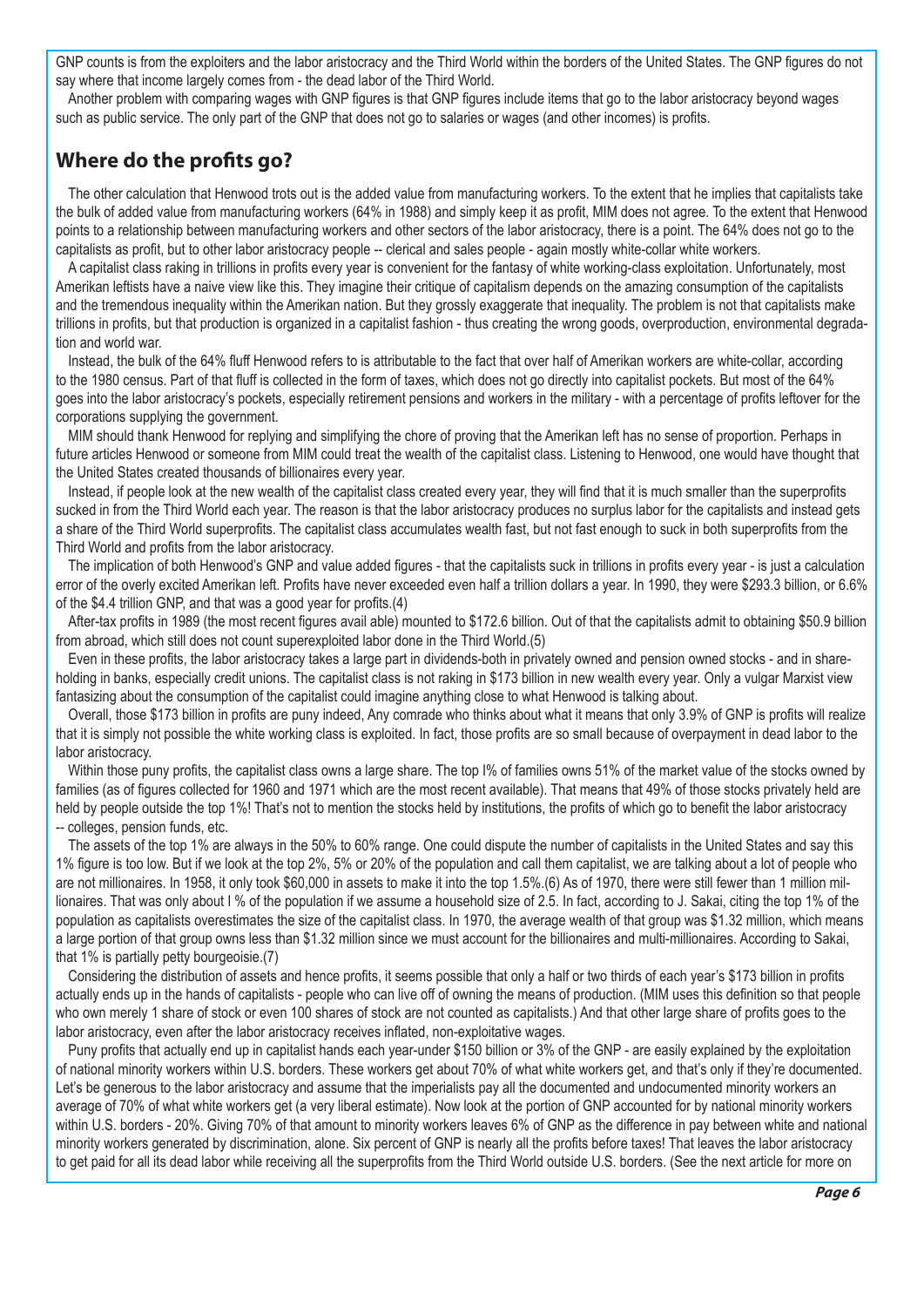#### these calculations.)

There is no way that the white working class is exploited. The \$173 billion does go almost entirely to the top half of Amerika, according to Domhoff. But we've already shown that the profits are just too small not to be accounted for solely by exploitation of the national minorities within U.S. borders.

In Marx's day, the value of the British GNP was pretty much the result of the labor of British workers, especially compared with today's GNP. In 1991, Henwood makes the mistake of keeping Marx's assumptions as they apply to individual First World markets. Henwood makes no effort to account for the exploitation and superexploitation of Third World workers that go into making the U.S. GNP. The reason Henwood does not count the unremunerated Third World labor and simply assumes that all GNP is the product of U.S. workers is simple - Amerika first chauvinism.

MIM does not attempt to organize the white working class as a group because it is not exploited and does not have a material interest in revolution. Working to organize the white working class would make the the party a pro-imperialist, reformist party - the history of the Amerikan working class makes this clear.

The mass base for revolution will come from the exploited and superexploited - mostly in the Third World - and MIM seeks to organize all who work in the interests of the truly oppressed.

#### Notes:

1. Seymour Melman, Profits Without Production, Philadelphia: University of Pennsylvania Press, 1987, p. 38.

2. Melman, op. cit., 34.

3. Revolutionary Communist League, Class Struggle, vol. 15, no. 6-7, p. 11.

4. Pulse of Capitalism, Issue No. 91-3, p. 4.

5. Statistical Abstract of the United States 199 1, p. 548.

6. William Domhoff, Who Rules America Now? A View for the '80s, New York: Simon & Schuster, 1983.

7. MIM Theory 9, 10.

8. For a review of the avenues of exploitation of the Third World, read Alain de Janvry, The Agrarian Question and Reformism in Latin America, especially pp. 50-60. Chapter I provides a state-of die-art and more thorough answer to the questions raised here.

### **Calculations for the refutation of the Left Business Observer**

Reprinted from MT1 by MC5 February 15,1992

In this section we explain in detail something which is intuitive for anyone with a basic knowledge of reality. We start with Amerikan "leftist" assumptions and show that they have no possibility of fitting the facts. The Amerikan chauvinist "leftist" talks as if there was no surplus collected from the Third World by U.S. imperialism. They go on and on about conditions in the United States being so oppressive and they never talk about the superprofits from the Third World. So here we will assume that no surplus comes from the Third World.

Next we will deal with the alleged exploitation of workers residing in the United States, starting with oppressed national minorities, which most "leftists" admit face discrimination.

To do this we consider Gross National Product (GNP). The GNP is all the goods and services produced in a year. That's how to count GNP by looking at production. Another way to count up the GNP is to break it up into the various sectors of consumption - private consumption, government consumption and consumption for investment purposes. Yet another way to look at the same thing is to look at the incomes that everyone collected that year to spend. (If someone does not spend his/her money and saves it, the bank invests it, so it's still part of GNP.) All parts of the GNP can be considered an income; although that may seem strange, it's a good way to count everything up.

As Marxists who accept the labor theory of value we know that all of the GNP comes from labor. The GNP is just a numerical expression of value, which is labor. In the United States, the government counts as U.S. GNP everything regardless of the nationality of the people who produced it.

How much labor was done by oppressed minorities? Not counting people of Asian descent, indigenous people or illegal aliens, and just counting Blacks and "Hispanics," the government says minorities accounted for 17.5% of employed workers as of 1989.(1) Let's round off to count some of the other minorities and say conservatively that the minorities account for 20%. So minorities do 20% of the labor and account for 20% of the GNP, because we started with the Amerikan leftist assumption that the Third World does not pay a hidden subsidy to the U.S. GNP.

Well, so how shall we account for the profits that the capitalists made from these workers? How exploited are these workers? How much of the \$293.3 billion in profits come just from the oppressed minorities?

According to the government, Black income is about 62% of white income. Of course, the government doesn't even count how little illegal aliens are paid, because it doesn't count them. These people make \$1-2 an hour; thus they bring down the average quite a bit for oppressed minorities. Another factor that brings down minority income is the debt never paid to them for a history of slavery and genocide that has left them without the assets that generate work-free income. White people tend to own real estate and houses from which they get profits, while minorities have no such assets. But let's be generous to the ignorant white chauvinists and say that the capitalists actually pay minorities 70% of the income they pay whites for the labor. If they paid minorities the same amount as whites, the capitalists would only get 20% of their profits from oppressed minorities in this model, assuming the Third World accounts for nothing. However, because of discrimination, the oppressed minorities account for higher percentage of profits than 20%.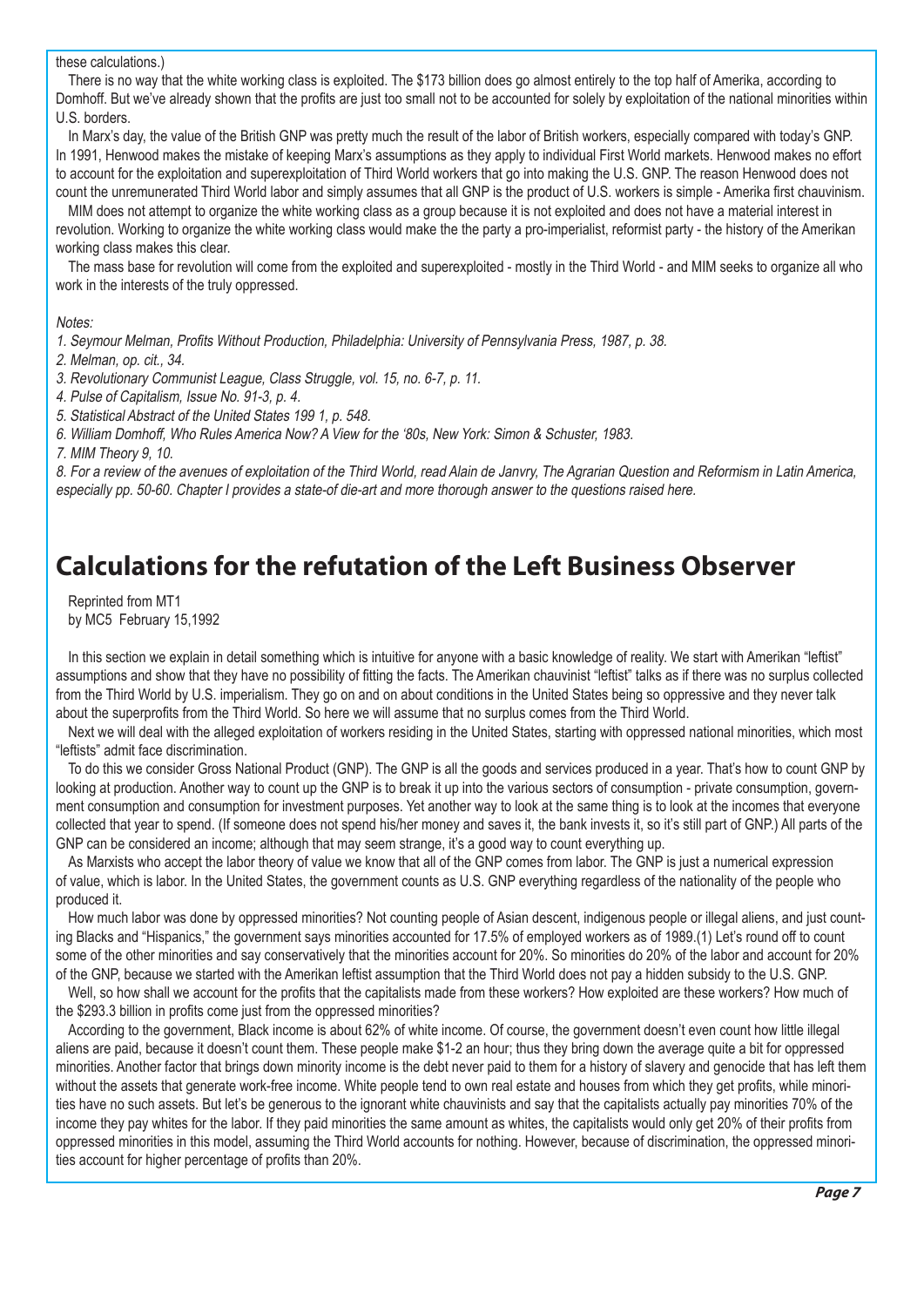How much of the profits do oppressed minorities account for? Well, if the capitalists make a profit off of white workers, they make an even bigger profit off the minority workers, so if we calculate wrong, we would estimate that the capitalists get more profits than they do. If we say that the rate of exploitation is 100% for white workers, then that will add up to a lot of profits. If we say 50%, that will add up to half as many profits. It's still a lot of profits though.

From looking at the figures, MIM knows that it is not possible that white workers are exploited. The reason is that, in this hypothetical model, minority workers alone account for \$293.3 billion in profits. Here's how:

Let's assume the exploitation rate of white workers is 0% - relatively good conditions. That means they produce no surplus for the capitalists. Zero percent exploitation rate is good for minority workers, too, because that means they get 70% of a non-exploited wage. In contrast, getting 70% of an income representing exploitation is no good for minorities and represents even more profits for the capitalists.

So if oppressed minorities get 70% of what white workers get and white workers have a 0% exploitation rate, how much profit does that mean for the capitalists?

Well, the capitalist says, "Shoot, I think I better buy off the white workers, so I can have peace and expand abroad really fast. How much profit can I get just by paying minority workers 70% of what white workers get?"

The capitalist who has studied Marx whips out his calculator.

"So, minorities do 20% of the labor, eh? OK, OK, well if I don't exploit the white workers and I pay the minorities 70%..."

That means they get:

70% of 20% = 14% of the GNP

And the capitalist says: "That leaves me 6% of the GNP, just for discriminating against the minorities. Let's see, GNP was \$4.4 trillion:

6% of \$4.4 trillion (.06)(4.4 trillion) = \$264 billion

"Excellent! "

In reality, before-tax profits were \$293.3 billion, not much more than the \$264 billion in profits that came solely from oppressed minorities. Now if we assume that capitalists really only pay minorities 65% of what they pay whites, then the profits are:

(I - .65)(20%)(\$4.4 trillion) = \$308 billion

Since profits were really only \$293 billion, that is not possible unless we recalculate with the assumption that white workers actually get a share of the profits and that the exploitation rate for white workers is negative. None of that is to mention that after-tax profits were only \$173 billion in 1989.

Hence we find the following assumptions cannot coexist:

1. The Third World does not make a hidden subsidy to the U.S. GNP, because it is not even exploited by the United States capitalists.

2. Minorities do 20% of the labor.

2. The capitalists pay minorities 65% or less of the wages, white workers get.

4. The white workers are exploited.

The fourth assumption must be dropped, and in reality so must the first. If any profits come from the Third World, there is that much less profit that could be coming from white workers. Indeed, that surplus from the Third World can go to white workers while the capitalist lives off the minorities within the United States.

Notes: Statistical Abstract of the United States 1991, pp. 395, 548.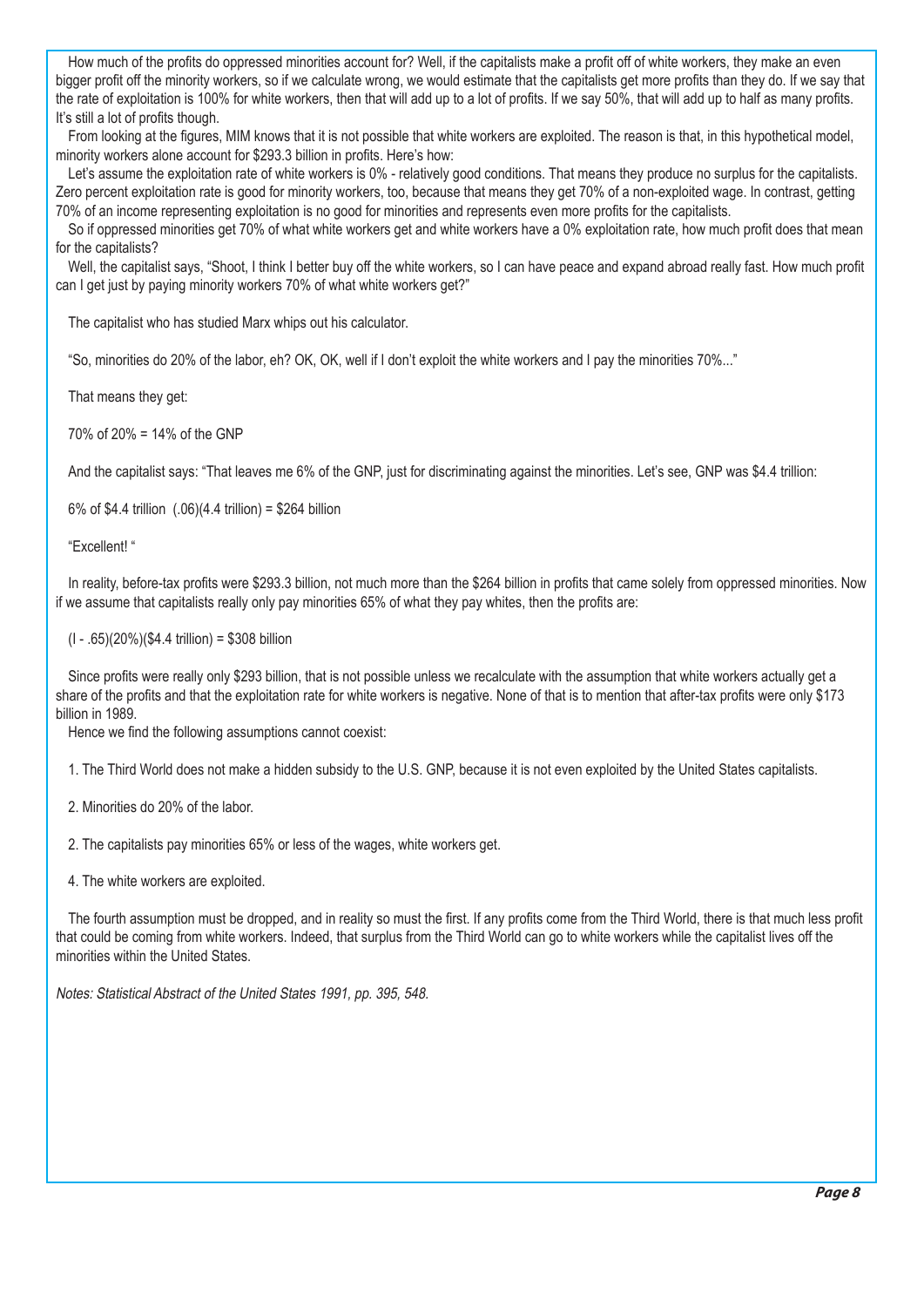### **A rough estimate of the value of labor by Serve the People**

[See Review: Monkey Smashes Heaven 1 & 2 in appendix 1 for MIM(Prisons)'s analysis of the LLCO] originally published 30 June 2005

reprinted from llco.org

Let's try to calculate the value of average abstract socially necessary labor. This will give us an idea of how much people produce and who is exploited.

Now that virtually the entire world's economy is integrated into one giant imperialist formation, we can use Comrade Marx's labor theory of value to determine what labor is worth. Comrade Marx pointed out that labor is the substance of value. He said that the number of hours of average abstract socially necessary labor needed to produce a commodity represents its value. That means labor of average productivity under the given working conditions for the specified type of work. Therefore, if traded at value, one hour of labor put into harvesting parsnips is exchangeable against one hour of assembling washing machines (if the labor in both cases is of average productivity).

The nominal GDP of the entire world was \$31.9 trillion in 2002. (1) This figure represents everything produced in the world, including services (which tend to be overvalued), in a year's time. The population is about 6.4 billion people. Assume that 2/3 of them work full time on a typical U\$ schedule of 2000 hours per year. Then the value of average labor is \$7500 per year, or about \$3.75 per hour. (Slightly higher, actually, since the world's population was a bit lower in 2002 than it is today.)

Elsewhere I have seen estimates from the UN that the world's nominal GDP in 2005 is about \$36 trillion. That would put the value of labor at \$8400 per year, or \$4.20 per hour.

What is the implication? In the US, the minimum wage is \$5.15 per hour, and even higher in some states and cities. If average labor is worth \$4.20, then even people making the minimum wage are overpaid on average by about 23%. The average wage in the US is about \$18 per hour, which is more than 4 times the value of labor.

This little exercise shows that no one legally working in the US is likely to be exploited. On the contrary, US workers receive superprofits extracted from the Third World by the imperialists and thus benefit from imperialist exploitation. The same goes for most Western European countries, where the minimum wage is generally even higher than in the US.

To disprove this claim, it would be necessary to show that US workers were more productive than average. The truth is that they are probably less productive than the international average, since the intensity of labor tends to be much higher in the Third World.

But there is exploitation in the US. Chinese garment workers illegally employed in sweatshops for \$1.50 an hour and Mexican agricultural workers illegally employed at similar wages are exploited. Possibly some prisoners are exploited as well, although the calculations are a little more difficult in that case. And there may be some isolated Stakhanovites who are so far above the average in productivity that they count as exploited.

Even so, the vast majority of Americans are clearly not exploited. They are, in fact, exploiters.

Notes: 1. hhttp://hdr.undp.org/statistics/data/indic/indic\_121\_1\_1.html.

# **Marx's Capital: What is exploitation?**

Reprinted from MT1 by MC86

"The rate of surplus value is therefore an exact expression for the degree of exploitation of labor power by capital, or of the laborer by the capitalist."

Marx notes this on page 209 of Capital (International Progress Publishers edition, 1979) and makes it clear, in a footnote, that this degree of exploitation does not measure the absolute mount of exploitation. This will become important when we consider the variance in actual weekly hours worked by the labor aristocracy as compared to the hours worked by, say, Mattel doll-maker production workers in Malaysia. (Yes, they make Barbie there!)

The simple formula for determining the rate of surplus value (exploitation) is to divide the known amount of surplus value (surplus labor, i.e. profit) by the known mount of wages advanced (variable capital). In Marx's day, and in parts of today's world, the wages paid to the worker covered the bare cost of subsistence, that is, the basic cost of reproducing another generation of workers. That does not mean that wages cannot be more than the cost of subsistence if the supply of labor is low and the demand high, etc. The wage itself, its price, its real value as the equivalent payment for the use of the commodity labor power, is subject to the market and is partially regulated (not determined) by motions of supply and demand.

The worker labors for a certain amount of labor time to meet the cost of her/his reproduction. The secret of capitalism is that what appears as an equivalent payment, i.e. wage for work performed, is in reality a shortfall. The amount of time a worker performs contains the labor time socially necessary to meet the cost of subsistence plus (and this is a condition of the hiring itself) the amount of labor time socially necessary to create a product that expresses an ultimate value composed of the value of the materials of which it is made (constant capital), the value of the wages paid for its creation (variable capital) and the "profit," a capital which is the excess of the amount of necessary labor time subtracted from the total labor time worked.

This surplus labor time is hidden from view because the exploited worker does not receive as payment an amount of labor embodied in commodities equivalent to the amount of labor time she or he expended necessary to imbue the commodity she or he produced with its socially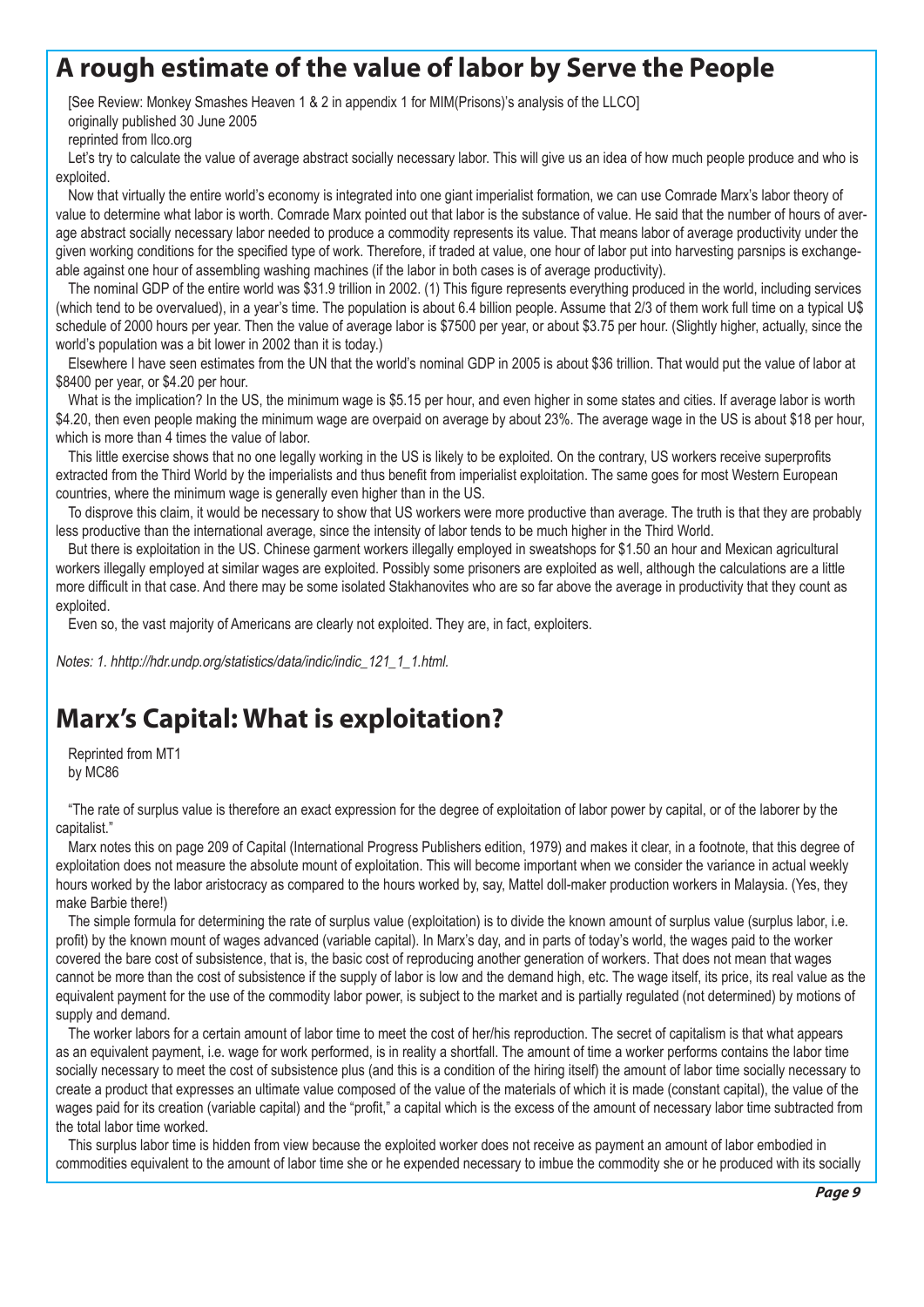#### determined value.

In other words, the commodity would not be made at all if a mechanism did not exist to express its value as a price in the market - a price which already contains its total value, a price which, on the surface is composed of materials plus wages plus a socially determined average "added" profit for the owner-capitalist.

In reality, the worker is the sole creator of the "profit" (surplus labor) despite the fact that the worker is paid the accurately valued price for his/ her labor power. The unpaid labor is surplus labor and it is expressed as surplus value upon the sale of the commodity. The rate of surplus value (exploitation) is surplus labor divided by necessary labor, or surplus value divided by variable capital, or profit divided by wages: s/v. We are not concerned here with the rate of profit which is another, related, story.

### **A Maytag dishwasher**

A given commodity, say a Maytag dishwasher, has a price of \$500 and, for argument's sake, contains a profit for the seller of 20%, or \$100. Also contained within this final price is the multinational corporation's total advance of capital in the production process expressed as constant capital and variable capital, i.e., materials and wages. Let's say that for each dishwasher \$100 in wages were advanced and materials cost \$300. So the capitalist spent \$400 and made a profit of \$100.

The surplus labor, therefore, equals \$100. The wages are \$100. The surplus labor divided by the necessary labor (s/v) is expressed as \$100 divided by \$100. From the vantage point of the capitalist, the rate of surplus value is therefore 100%.

Now let us consider a situation where the surplus labor is valued at \$90 and the necessary labor at \$10. This gives us \$90/\$10 - rate of surplus value - 900%.

Next we consider a situation where the surplus labor is \$10 and the necessary labor is \$90. This gives us \$10/\$90 - rate of surplus value - 11%.

Under imperialism, the raw materials comprising the matter of the dishwasher were most likely extracted from the Third World. We shall ignore that for the moment, while recognizing that the parts (agitator, lid, dials, etc.) were very likely made in Thailand. Let us assume that the parts were shipped to the United States, assembled in an Amerikan plant, packaged, transported again, and sold at Sears for \$500.

In our model we are going to assume that the Thai workers were paid at or below subsistence for their locale and that the Amerikan workers were paid at or above subsistence for their locale. The figures we are using are perhaps exaggerations to demonstrate the point. Look at MC5's statistics for production workers in 1977: United States, \$7.60; south Korea, \$0.64. The Amerikan workers are paid more than 10 times the hourly wage of the south Koreans and 50 times the Sri Lankans'. In the model we are making, the Amerikans are paid nine times the mount of the Thais (\$90/\$10) (for the same time period of work).

In the imperialist division of labor necessary for the production of the dishwasher two simple facts stare us in the face: Thai workers were paid \$10 for creating a surplus of \$90; Amerikan workers were paid \$90 for creating a surplus of \$10. Thus, the rate of exploitation is 900% for the Third World workers and a mere 11% for the Amerikans. "Unfair," says the Trot, "but the Amerikan is still exploited."

Now put that into context. Factory workers in Southeast Asia work 60-80 hour weeks. Amerikan workers do 35-40 hours a week. Even though the rate of exploitation is only 900%, the Thais are working longer hours, creating more material contribution to the product (in an equivalent time period) than the Amerikans; consequently, the absolute amount of exploitation begins at a degree of 900% and spirals up from there into pure misery and overwork, to say the least.

Giving our critics the benefit of the doubt, we shall deal only with the simple equal composition of the labor time embodied in the dishwasher. But even here, because the Thai workers are paid less (than the Amerikans) for their contribution of labor time, the value they impart to the first, second, (third, or fourth, whatever) stage commodities/products in the process of becoming the final stage commodity - dishwasher - where all the value is realized at once by the sale of the dishwasher - is more than that imparted by the Amerikan assemblers. We can simplify this to say that each group works ten hours. The Thais are paid \$1 an hour. The Amerikans are paid \$9 an hour.

Together they receive wages, based on the same period of work-time, that create \$100 of profit and are paid by \$100 in wages. Only, the relation between these two groups of workers is extremely unequal. Given the pay differential, there is no other way to compute this basic inequality. The recipient of the lesser creates the greater surplus value and the recipient of the greater wage creates the less surplus value (if any).

Because of the real existence of the rate of surplus value (exploitation), the Thai workers have contributed a surplus value of \$90 in the same time that the Amerikans have contributed a surplus value of \$10. And for this unequal contribution of productivity, the Amerikans have received nine times the wage of the Thais.

But, they are still exploited you say! They are exploited at a rate of 11%! They are creating 11% in surplus value over the wage they receive! Consider this. Amerikan employers are mandated by law to contribute 7.5% of the worker's wage to Social Security: a material cash benefit which eventually accrues to the worker. FICA deductions are a form of worker savings.

That leaves a rate of exploitation of 3.5% per wage. A union worker in Amerika then receives a pension, welfare, vacation package of roughly 20% added onto the weekly wage by the employer as a "cost of doing business." Non-union employees may not get this benefit, but here are only some of the benefits most employees get, in one form or another: insurance, health-care (inadequate as it may be), imperialist-subsidized agricultural commodities, energy commodities, roads, military/police protection, etc. They get an imperialist lifestyle/standard of living. We shall calculate this incredibly conservatively at 25% over the wage paid. This leaves an annual subsidy for the average non-union Amerikan worker of 14%.

"But they pay taxes!" the Trot feebly gasps while clutching at the Bill of Rights. Say they pay 10% in taxes. Balance: 4% benefits over the inflated wage. Where did the 4% come from? Did you guess? Hint: it's not from the capitalist.

Now let's put this into even more specific terms. Take the average Amerikan production/transportation/white-collar/blue-collar/service worker (for the purpose of this essay we shall consider service workers as links in the productive circuit who help to realize the sale and receive a wage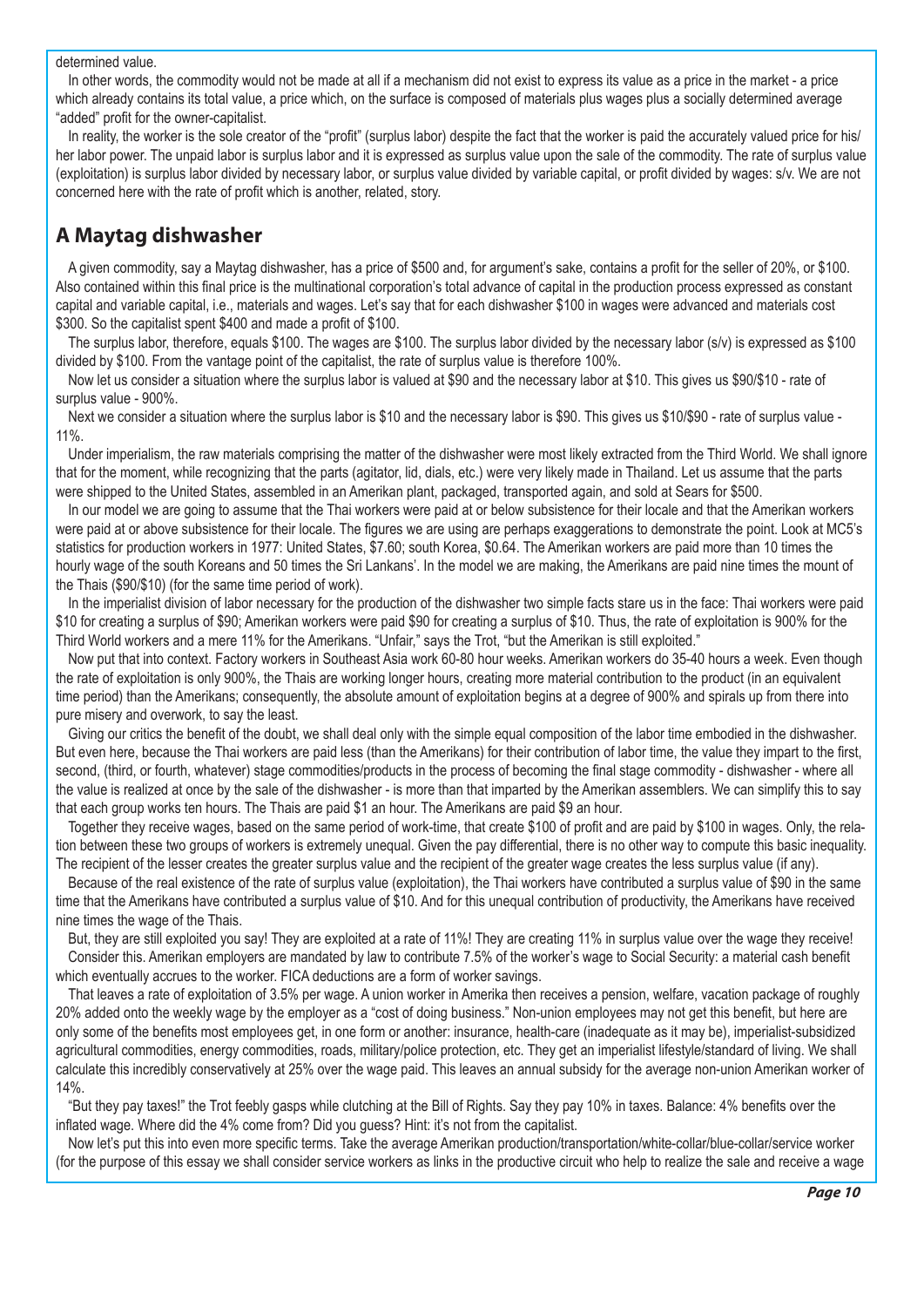even while adding no surplus value to the particular commodity another form of subsidy).

The average Amerikan makes, say, \$20,000 a year. According to our conservative calculations in this model you add on 4% (\$800). At the very, very least, average Amerikan is being subsidized by Thai worker to the tune of \$800 a year. At the figure of \$0.64 an hour, the Thai comrade works 1,250 hours to create this subsidy. At 60 hours a week it comes to 20.83 weeks a year of hard labor time.

With the extra money over and above the inflated, as we have seen, wage itself, the Average Amerikan buys dishwashers.

Chapter XI of Capital notes: "The variable capital of a capitalist is the expression in money of the total value of all the labor powers that he employs simultaneously. Its value is, therefore, equal to the average value of one labor power, multiplied by the number of labor powers employed.... The mass of the surplus value produced is therefore equal to the surplus value which the working day of one. laborer supplies multiplied by the number of laborers employed."(p. 287) An equation follows.

What this shows is that the actual subsidy of the average Amerikan "worker" is more than the little 4% at which we just arrived. In all likelihood, given the whole world as a relation of imperialism to oppressed nations, it is more like the neighborhood of 1,000%. The good news is that it may be possible to establish a world-market price of labor, even though the worker does not choose the capitalist in the superexploited countries: the capitalists do choose their workers. As the international proletariat and the oppressed masses seize power around the world, we will have to undertake the task of setting right the world distribution of property based on some estimate of these conditions that we already see right now.

# **Who is really exploited?**

First World vs. Third World labor Reprinted from MT1 by MC5 January 18, 1992

The following chart sets the wages of U.S. workers as the standard to find out how the production workers of other countries stack up. For example, if the U.S. average production worker wage was \$5 in 1975 and the Peruvian wages was \$ 1, the percentage would be 20%.

Production workers in manufacturing Percent of U.S. Wages

| Country     | $%$ of U.S. | $%$ of U.S. |
|-------------|-------------|-------------|
|             | wage 1975   | wage 1989   |
| Europe      | 82          | 100         |
| Japan       | 48          | 88          |
| Brazil      | 14          | 12          |
| Mexico      | 31          | 16          |
| south Korea | 6           | 25          |
| Taiwan      | 6           | 25          |
| Hong Kong   | 12          | 19          |
| Singapore   | 13          | 22          |
| Sri Lanka   | 4           | 2           |
| Portugal    | 25          | 19          |
| Greece      | 27          | 38          |
| Spain       | 41          | 64          |
| U.K.        | 52          | 73          |

Sri Lanka has the percentage of the U.S. wage in 1987. Statistical Abstract of the United States 1991, p. 851.

Europe and Japan closed the gap with the United States between 1975 and 1989. Europe's average manufacturing production worker wage is equal to that of the United States in 1989. Countries like south Korea may eventually join the ranks of the imperialists, but notice that in the sweepstakes of international capitalism Portugal has fallen km the role of major colonialist to Third World status, at least in, this regard. Not surprisingly, most of the counties listed in the U.S. government publication were imperialist countries or small but well-off capitalist countries it is not possible to gauge the world as a whole from these figures. Mexico and Brazil-die Third World countries with he largest populations on the list-actually saw a decrease in their wages relative to the United States. From this limited table we must conclude that the Third World fell further behind U.S. manufacturing wages between 1975 and 1989.

Remember, these percentage gaps may decrease while total wealth/income differences still increase. Also, manufacturing wages may catch up with the West while overall income may decrease.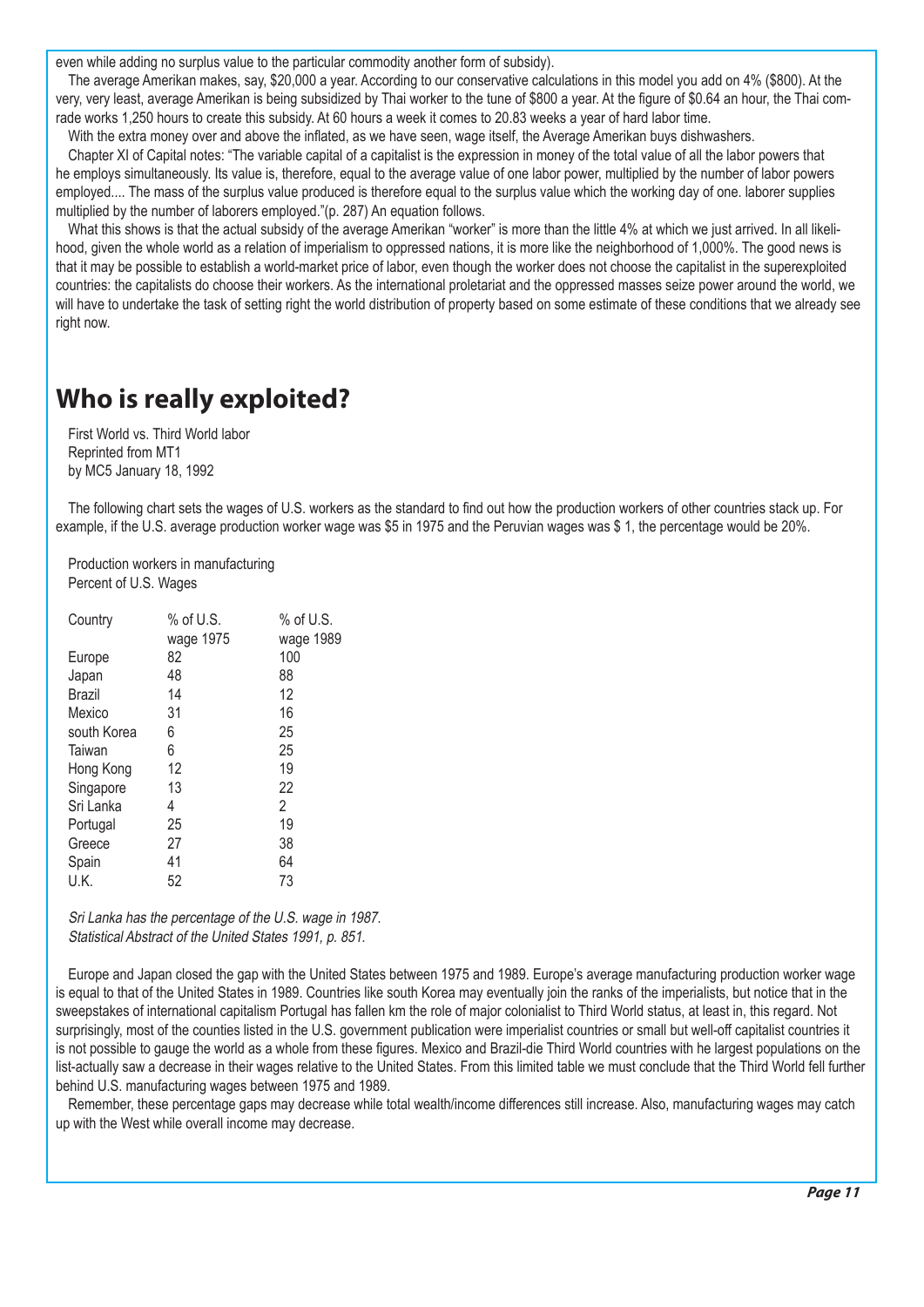### **Per capita income figures**

Another interesting set of figures is the per capita income in the different countries. The usefulness of these figures are questionable because we do not know the income distribution in the countries and because it is always difficult to compare income figures concocted by paper shuffling bureaucrats in different countries.

1988 per capita income

USA \$19,840 Greece 5,225 south Korea 3,950 Portugal 3,906 Venezuela 3,198 Argentina 3,087 Yugoslavia 2,596 Statistical Abstract of the United States 1991, p. 841.

Between 1980 and 1988, per capita income in the United States increased from \$16,970 to \$19,840, accounting for inflation by using 1988 constant dollars.(1)

The above set of countries is especially interesting because of what it says about Portugal and Greece, countries ordinarily thought of as First World. There seems to be a good case for saying the Portuguese workers are exploited. We might be able to learn something from Greece and Portugal as First -World countries. There is also a good case for saying U.S. wages might sink quite a bit and still be better than England's or France's.

1988 per capita income

| Canada                                                                                                                           | \$18,090.  |  |  |
|----------------------------------------------------------------------------------------------------------------------------------|------------|--|--|
| France                                                                                                                           | 16.490.    |  |  |
| England                                                                                                                          | 14.080.    |  |  |
| U.S. Blacks                                                                                                                      | $12.346.*$ |  |  |
| Spain                                                                                                                            | 8.418.     |  |  |
| Greece                                                                                                                           | 5.225.     |  |  |
| Statistical Abstract of the United States 1991, p.841.                                                                           |            |  |  |
| *Based on of the \$19,840 figure above, 62.2% comes from the ratio of per capita income (calculated differently), table, p. 460. |            |  |  |

Neither France nor England is exactly the model of a revolutionary future. The comparison with U.S. Blacks is intended to raise the question of the Black nation. GNP figures are hard to compare from year to year because they tend to change based on different methods of calculation and data collection. Comparing income between countries is even worse. However, if you have to compare income figures, comparing the United States, Canada and England makes the most sense.

If Spanish, Portuguese and Greek workers as a groups are not exploited, then it would be hard to argue that exploited workers are the majority of U.S. Black workers. However, that is to say nothing of the historical basis of national consciousness among U.S. Blacks. Whatever the income situation now, the debts of the white nation to the Black nation are calculated in the trillions of dollars. Annual income is one thing. Wealth built over centuries is another. In any case, this raises the messy issue of where to draw the line between exploited and non-exploited on an international scale.

This per capita income table also shows that some countries are actually going backwards in this decadent imperialist era, despite all the "triumph of capitalism" bullshit. In the years 1980 to 1988, several countries saw a decline in per capita income--mostly Third World countries that could little afford it. The countries actually getting poorer and not just falling behind were Afghanistan, Algeria, Argentina, Brazil, Chile, Ethiopia, Iran, Iraq, Kenya, Madagascar, Mexico, Mozambique, Nigeria, North Korea, Pakistan, Peru, Philippines, Poland, South Africa, Sudan, Syria, Tanzania, Uganda, Yugoslavia and Zaire. Not a single Western European country saw decline, including Portugal and Greece.(1)

Luckily for the bulk of the world's population, China, India, Indonesia and Bangladesh all saw tiny improvements in per capita income between 1980 and 1988, though in some cases they also had widening income gaps. Despite these improvements, these countries wen still falling behind the superexploiter countries, which got richer even faster.

All materialists should bear in mind that in all these surveys there are different ways of counting things, so should not haggle too much over the numbers. Take into account a margin for error, but stay on top of the really large inequalities.

Drawing the lines between superexploitation, exploitation and non-exploitation will always be a messy and crude affair. One option is to use Taiwan and south Korea as countries just emerging from superexploitation and Portugal as a country with its manufacturing workers falling into superexploitation. This means using the following type of breakdown:

For example, Greek workers may be workers in an imperialist country who are exploited, because they gel 38% of what U.S. manufacturing workers get. They an not superexploited, most likely because Greece does not really have an imperialist-backed government using force on its workers to prevent their choice of exploiters. In fact, Greece is a bourgeois democracy. Taiwan and south Korea are on the boundary, trying to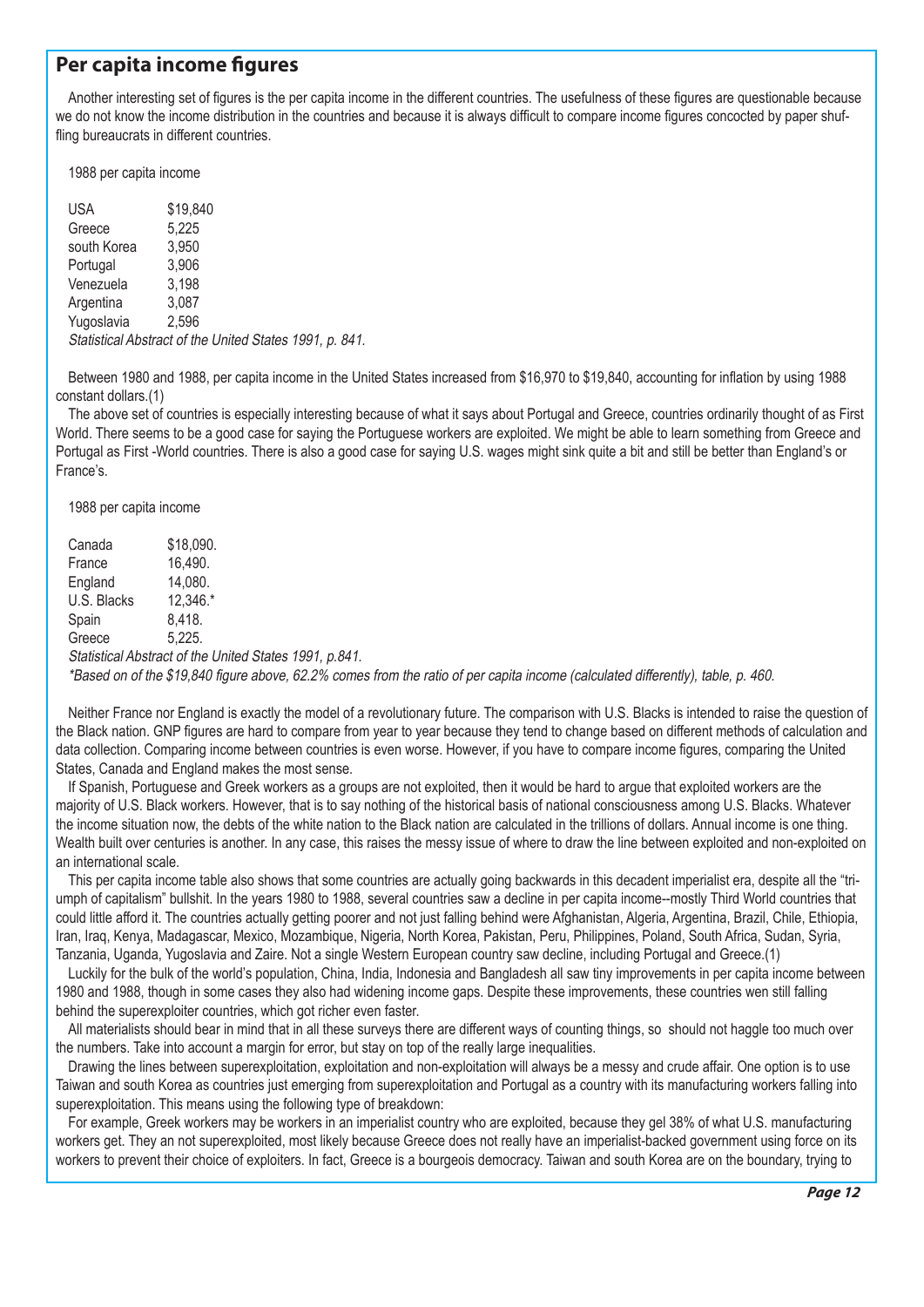emerge as bourgeois democracies.

This also means that Amerikan workers could be paid one-half what manufacturing workers receive now and they would still create no surplus value. In other words they could receive \$4.15 an hour and still not be exploited .

In conclusion, capitalism on a world scale exploits most working classes while it enriches the minority of imperialist country working classes. Many countries are getting poorer, while the rich are getting richer. MIM seeks to break this system, not organize white workers gorge themselves on the bounty of the Third World.

Notes: Statistical Abstract of the United States 1991, p. 841.

MIM(Prisons) adds: This article demonstrates clearly that it's impossible for anyone legally working in the U\$ to be exploited. This does not include migrant workers and prisoners.

### **Real versus Fake Marxism on Socialist Distribution**

[See Review: Monkey Smashes Heaven 1 & 2 in appendix 1 for MIM(Prisons)'s analysis of the LLCO] by Prairie Fire Reprinted from llco.org

A global, socialist distribution of the world's wealth implies a distribution that approaches egalitarianism or a distribution where the only inequalities that exist are ones that benefit the proletariat and most oppressed segments of the global population. These distribution principles, taken together, can be described as roughly, reasonably egalitarian vis a vis the current world economy. (1) The question that every serious Marxist must ask is whether people in the United States, and First World peoples generally, benefit or lose out under a socialist distribution of the world's income. If the incomes of the First World working class, like the imperialist bourgeoisie, are so inflated that they need to be lowered under a socialist distribution, then there is no meaningful sense in which the First World working class is exploited. And, if, like the capitalists of the imperialist countries, the First World working class does not benefit under such a socialist distribution, then there is no reason to consider them part of the revolutionary subject, as part of the proletariat.

The majority of the world's population live on under \$ 2.50 (USD) a day. Over 80 percent of humanity, more than 5 billion, live on less than \$ 10 (USD) per day. (2) The vast majority in the Third World live very differently than the working class of the First World. For example, the average working person in the United States has a white-collar job. He has an income of \$ 32,000 (USD) or over \$ 87 (USD) a day. (3) There are more people in India alone who make less than \$ 0.80 (USD) a day than reside within the borders of the United States. (4) The working class of the First World often has more access to capital than the Third World capitalists, which explains how First World workers can obtain debt that is larger than the lifetime earnings of many Third World workers. This is because the ability to have large debt in the First World is a sign of wealth, of access to capital, not a sign of pauperization as it is in the Third World. Also, the average person in the United States lives in a house in a suburban setting, not in the destitute ghettos of megacities or in impoverished rural areas as Third World peoples often do. (5) The working class of the First World has much more in common with their own bourgeoisie, culturally and materially, than they do with the average Third World worker scraping by on survival wages. The latter, not the former, is who Marx described as the proletariat, as only having their labor to sell, as earning nothing but enough to eat and work the next day, of owning nothing, as having nothing to lose but her chains.

Virtually all First World peoples fall within the top 20 percent of global income. Most of the world's richest 20 percent are First World peoples. Almost every person in the United States, for example, falls within the top 15 percent. A person in the United States at the so-called "poverty line" is at the richest 13 percent globally. (6) The top 20 percent, which includes the entire First World, accounts for three-guarters of world income. This leaves only one-quarter to be distributed to the bottom 80 percent in, mostly, the Third World. (7) The only way that the current income levels for First World peoples are maintained is through the imperialist exploitation of the Third World. The world economy is one that directs value flows from the Third World to the First World such that the First World as a whole benefits. The only way to maintain or expand current income levels in the First World is by maintaining these flows. This is going to be the case whether a regime in the First World calls itself socialist or not. In fact, many regimes, especially in Europe, have called themselves socialist or social democratic. None of these regimes sacrificed the income levels of their populations in order to redress Third World exploitation by the imperialists.

Three-quarters of the private consumption in the world is accounted for by the world's richest 20 percent, mostly in the First World. Nearly all adult working in the United States fall within the richest 10 percent. (8) The richest 10 percent accounted for over half, 59 percent of the world's private consumption. (9)

The current share of First World peoples is already much larger than what would be entailed by a rough egalitarian distribution. With the gap between the wealthy countries and the poor countries as large as it is, it is simply not realistically possible to increase the share of the First World working class without lowering the share of Third World peoples. Even if, by some miracle, the global pie was doubled and First World income and private consumption remained constant, the top 20 percent would still account for a disproportionate, nearly 40 percent, of the income and a disproportionate, nearly 40 percent, of the private consumption. In other words, it is not possible to even-out the situation between the top 20 percent and the rest of humanity even if the social product dedicated to consumption was doubled with all of the extra product going to the bottom 80 percent. It would take, roughly, a tripling of the pie under the current system to even things out.

First Worldist revisionists, like other imperialists generally, contend that First World peoples deserve more than their current share of the world's resources. Even though overt white supremacy is now seen as uncouth, similar assumptions underlie all variants of First Worldism. First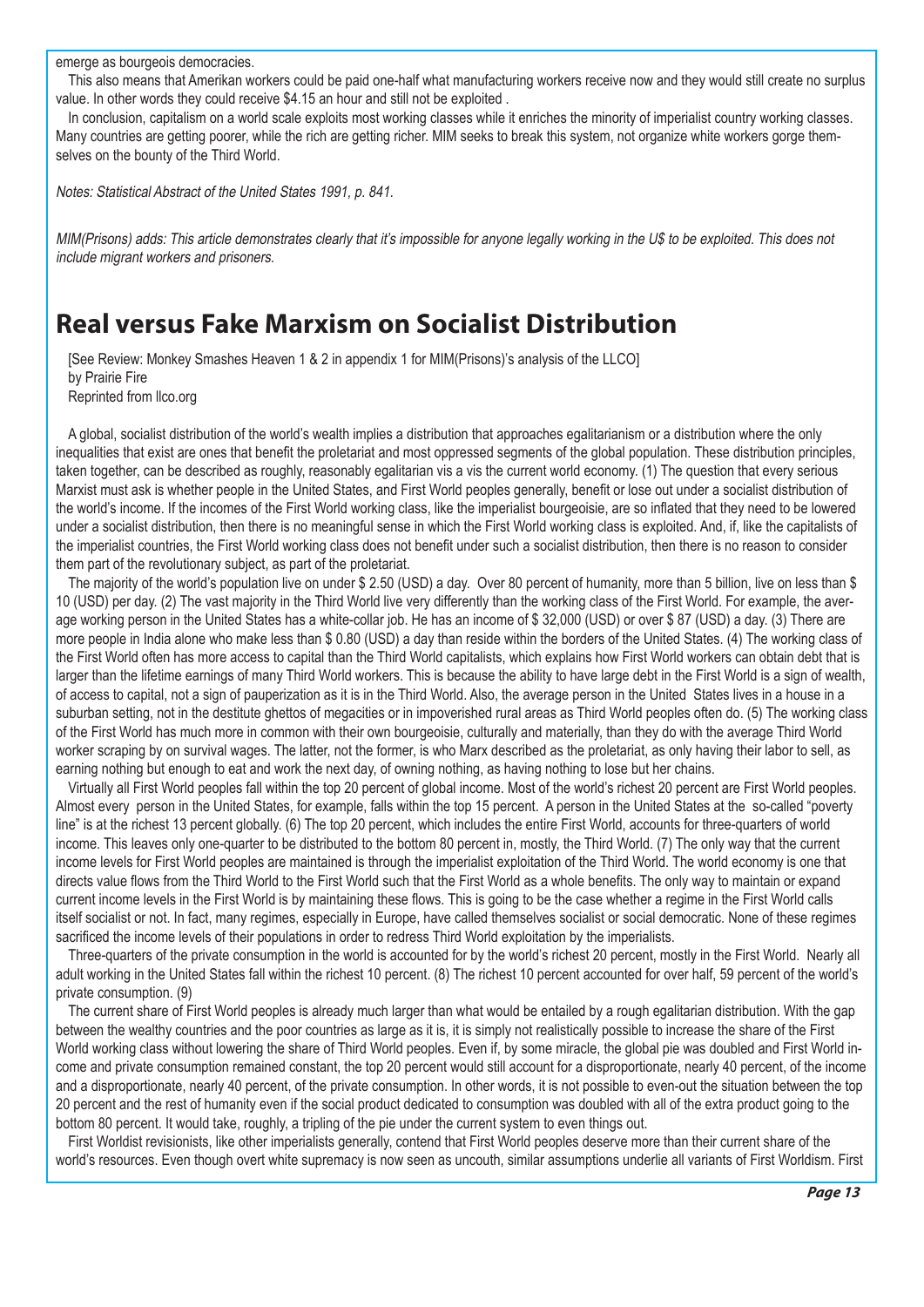Worldists assume in a religious way that people in the United States, and First World peoples generally, should have more and that Third World peoples should have less. Because if one upholds the former, then one is committed to latter. To significantly raise the distribution in one part of the causal nexus of the world economy requires that the distribution be lowered elsewhere. It is simply impossible to maintain or significantly raise the standard of living for 300 million people in the United States without enforcing poverty elsewhere, in the Third World. Similarly, it is impossible to significantly increase the standard of living of roughly five billion people in the Third World without lowering the incomes of the remaining First World peoples. Failure to acknowledge this fact is pure utopianism, not Marxism. One cannot just wave a magic wand and raise everyone in the Third World to the First World, exploiter-level income and consumption levels. In fact, to universalize such levels is probably not even desirable or ecologically sustainable. Real socialists fight for a reasonable standard of living for all as part of ending all oppression. Socialists do not advocate a fantasy world where everyone lives as the wealthiest do. And, socialists do not advocate that current exploiter-level income and consumption levels be maintained, let alone increased, for the First World. After all, there is only so much productive capacity on the planet and only so many resources. This revisionist denial is where First Worldism meets the Theory of Productive Forces. First Worldists either have to reject the idea that socialism entails rough egalitarian distribution between peoples or they have to abandon their claim to be socialist. In either case, the First Worldist vision for society is one that seeks both to maintain and increase current global inequalities. First Worldism, whether it calls itself socialist or not, advocates inequality between peoples. It advocates imperialism.

It was Lenin who criticized the German and French social democrats when they supported the war efforts of their imperialist homelands in World War 1. The revisionists placed their own peoples, their own working class, ahead of the global proletariat by doing so. Lenin, by contrast, advocated the policy of revolutionary defeatism. Lenin sought the defeat of the Czarist empire in the hope that a defeat for his imperialist homeland could lead to a revolutionary situation. Contrary to Lenin, the revisionists of the Second International were the social imperialists and social fascists of their day. They were socialist in name, but in reality, they were imperialists. Today, First Worldism is the main form of social imperialism and social fascism. First Worldists may use Marxist and socialist rhetoric, but, in reality, they seek the advance the interests of their populations at the expense of the vast majority of humanity. Like Lenin before, Leading Light Communism represents the interests of the proletariat and oppressed as a whole. Just as Lenin made the break from the kind of narrow, unimaginative, dogmatic thinking of his day, so does every real revolutionary scientist, so too does Leading Light Communism. It is no surprise that our movement is universally condemned by the imperialists and social imperialists.

In Long Live the Victory of People's War!, Lin Biao characterized the main social dynamic shaping our world as the global countryside confronting the global city. Thus the world revolution was conceived as a global people's war where the revolutionary forces of the global countryside surrounded, cut-off, and crushed the global city. In this way, Lin Biao extended and universalized Mao's theory of people's war. Today, the characteristics of the global countryside and city are changing. For example, there has been a major demographic shifts within the global countryside. The peoples of the poor countries are not as rural as they once were. More and more are trapped, leading cruel, unproductive lives in the megacities of the Third World. In addition, the global countryside is more and more the site of capitalist production, not merely the site of backward, feudalistic agrarian production. Along with this, there is less and less production going on in the global city. Instead, the economies of the First World can be described as mall economies where people earn exploiter-level incomes employed in the areas of distribution, services, and management. The idea that the Third World lags behind the First World because they do not have technology within their borders is, more often than not, a First Worldist canard. The Third World is underdeveloped, it is configured to direct value flows to the First World. However, this is not the same thing as lacking the technology of production within its borders. Theorizing these changes within the context of the global people's war is one of the main breakthroughs of the Leading Light Communist movement.

#### Notes:

1. Even the latter distribution principle, which draws its inspiration from John Rawl's Second Principle of Justice in A Theory of Justice, is still going to be vastly more egalitarian than the current world distribution or anything that First Worldists would propose.

2. http://www.globalissues.org/article/26/poverty-facts-and-stats

3.The Average Joe Amerikan, Monkey Smashes Heaven, July 2009 http://monkeysmashesheaven.wordpress.com/2009/07/24/the-average-joeamerikan/

4. Amerikkkans rich, Indians poor, so-called "ICM" deaf and dumb, Monkey Smashes Heaven, August 2007 http://monkeysmashesheaven. wordpress.com/2007/08/19/amerikkkans-rich-indians-poor-so-called-icm-deaf-and-dumb/

5.The Average Joe Amerikan, Monkey Smashes Heaven, July 2009 http://monkeysmashesheaven.wordpress.com/2009/07/24/the-average-joeamerikan/

6. http://globalrichlist.com

7. http://www.globalissues.org/article/26/poverty-facts-and-stats

8. http://globalrichlist.com

9. http://www.globalissues.org/article/26/poverty-facts-and-stats

# **The High cost of living in the Third World**

[See Review: Monkey Smashes Heaven 1 & 2 in appendix 1 for MIM(Prisons)'s analysis of the LLCO] by Serve the People Reprinted from llco.org

Comrade Serve the People wrote these words in response to a First Worldist who claimed, without evidence, that the difference in wages between the US and Ghana was due to the difference in cost of living. As Comrade Serve the People shows, the cost of living in Ghana, and the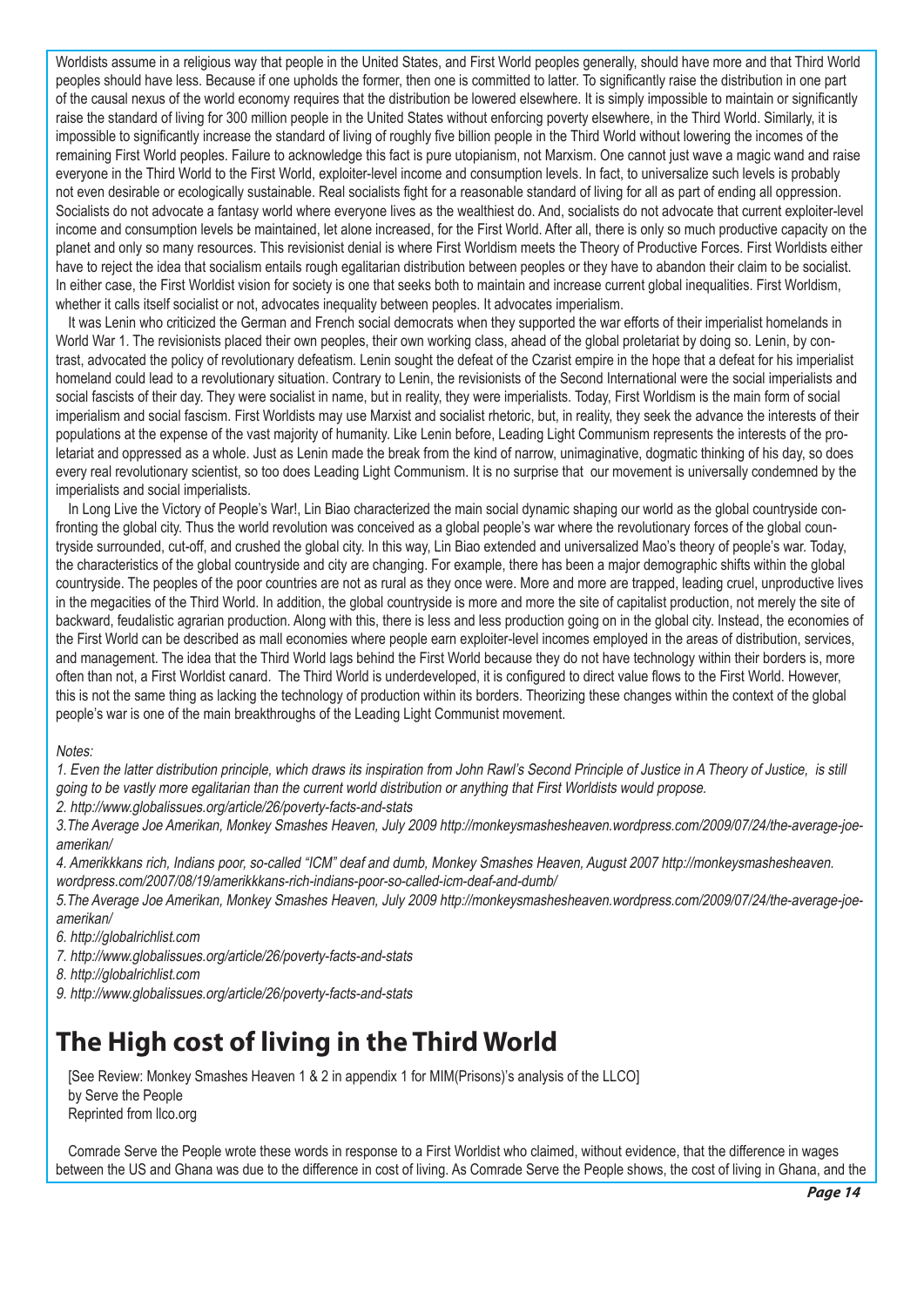Third World more generally, is actually high and cannot possibly justify the low wages paid there. First World countries live at the expense of the Third World; they eat the flesh and suck the blood of the Third World masses.

When this article was written, the minimum wage in the US was \$5.15 per hour. As of 2011, it is \$7.25 per hour. Many US states set the minimum wage even higher, as high as \$8.67 per hour. The following slightly edited text was originally published by Serve the People on Dec 02, 2005:

Well, all right, let's look at the cost of living in Ghana. Here's a list of prices (a month or two old) in cedis:

http://www.ghanaweb.com/GhanaHomePage/economy/market.prices.php

Some of these prices are hard to use because they are in vague units such as "bag" or "large basket," and many prices are missing. Also, some of the commodities are Ghanaian things that I've never even heard of. Still, we have some useful data. I've converted them to U.S. dollars using the current rate of 1000 cedis = \$0.11.

First of all, the minimum wage is 13,500 cedis per day. That's US\$1.48. In hourly terms, that's \$0.19 an hour for an 8-hour day. Compare it to a minimum of \$5.15 an hour (more in some cities and states) in the U.S..

A live chicken (broiler) costs 60,000 cedis (\$6.58). It would cost less in the U.S., where a processed chicken would be less than \$5 (and even a roasted chicken wouldn't be \$6.58). The minimum-wage worker in the U.S. could buy that chicken in less than an hour. In Ghana, one would have to work for 4.5 days to buy it.

A bottle of beer ("Club"), 1 liter, is about 8000 cedis (\$0.88). A comparable product might be 3 times as much in the U.S.. But we're comparing half an hour to five.

You mentioned bread. The most recent price given at that site is 6,000-10,000 cedis in 2003, when the exchange rate was about 8500 cedis to the U.S. dollar. Suppose that a loaf of bread costs about the same, \$1 (9100 cedis at current rates), today. In the U.S., it is about twice as much for bread of good quality. The U.S. worker earns 2.6 loaves in an hour. In Ghana, about 2/3 of a loaf in a day.

This article claims that a decent lunch at a "chop bar" would cost 30,000 cedis (\$3.30), which is more than twice the minimum wage for a whole day. It says that no one can afford to rent a room (not an apartment, a room) and eat on that low wage. The author calls for raising the minimum wage to 25,000 cedis per day, which still would not be enough for lunch at a chop bar. The U.S. worker could have an extremely nice dinner in an elegant restaurant for his day's wages of \$41.20.

This article refers to the price of gasoline and the minimum wages in Ghana and the U.S.:

http://www.ghanaweb.com/GhanaHomePage/features/artikel.php?ID=79434

A gallon of gas costs 30,000 cedis (\$3.36). In the U.S. it was \$2.25 (20,250 cedi), but I'm going to make that \$2.70 (24,300 cedis) because Ghana uses imperial gallons, which are about 20% larger than U.S. gallons. A U.S. worker can buy that gallon of gas in half an hour. A Ghanaian worker would have to work for more than 2 days to buy it.

Here's a Christian publication from the West that discusses the living conditions in Ghana and the cost of living:

http://gnmagazine.org/issues/gn36/livemonth.htm

It speaks of rent as being \$7/month. Sounds cheap? It's for one room in a run-down old building. The kitchen and the bathroom are communal. Often even the room itself is shared. Such housing can hardly be found in the U.S. (and I bet the condition of the building in Ghana would be enough to get it condemned in the U.S.), but let's compare housing as a percentage of wages. That's what a Ghanaian earning the average got for 30% of his or her salary. A U.S. worker spending 30% of the minimum wage on rent would have \$265, which is enough to rent a decent apartment with roommates in many places. Also, just paying tuition (even at a public school) for one child cost about \$6, or some 25% of an average Ghanaian's earnings. Tuition at the public schools is free in the U.S..

I could go on. I've already spent too much time on this. But don't you see that the cost of living in Ghana is not less than that in the U.S.? Maybe a few items are cheaper in Ghana. But the time needed to earn them is much greater. And we haven't even talked about the cost of major items that people in the U.S. easily buy. The site mentioned 10,000,000 cedis (\$1100) for a Samsung air conditioner. I don't know what sort of air conditioner they mean, but presumably it's a small window unit, the kind that might cost \$200 in the U.S.. The Ghanaian price is higher than the U.S. price. In any case, you can bet that the Korean manufacturer isn't selling those air conditioners to Ghana for less than the going rate.

# **Banking on the backs of the oppressed**

Reprinted from MT1 by MC5 January 20, 1992

On Dec. 20, 199 1, the U.S. government started loaning money to banks at a rate of 3.5% interest. This interest rate is called the discount rate and is available only to banks, not the ordinary borrower.

In January 1992, the inflation rate was reported for the previous month as 3.6% calculated annually. (If the inflation rate stays the same as it was in December for the whole year, the annual inflation rate will be 3.6%.) In November, it was 4.8%. In other words, the inflation rate exceeds the interest rate available to banks.(1)

If inflation stays higher than 3.5% or if the discount rate goes down further, banks will receive what amounts to a subsidy from U.S. taxpayers, who are themselves heavily subsidized by the Third World. The banks will be paying the government back in money worth less than the money they originally borrowed.

Bankers themselves never let that happen. They never loan money for less than the rate of inflation because they don't want to go out of business. The owners of banks don't want to see their assets shrinking from inflation. If inflation is 4%, the banks loan out money at 11%, 13% or even 20%.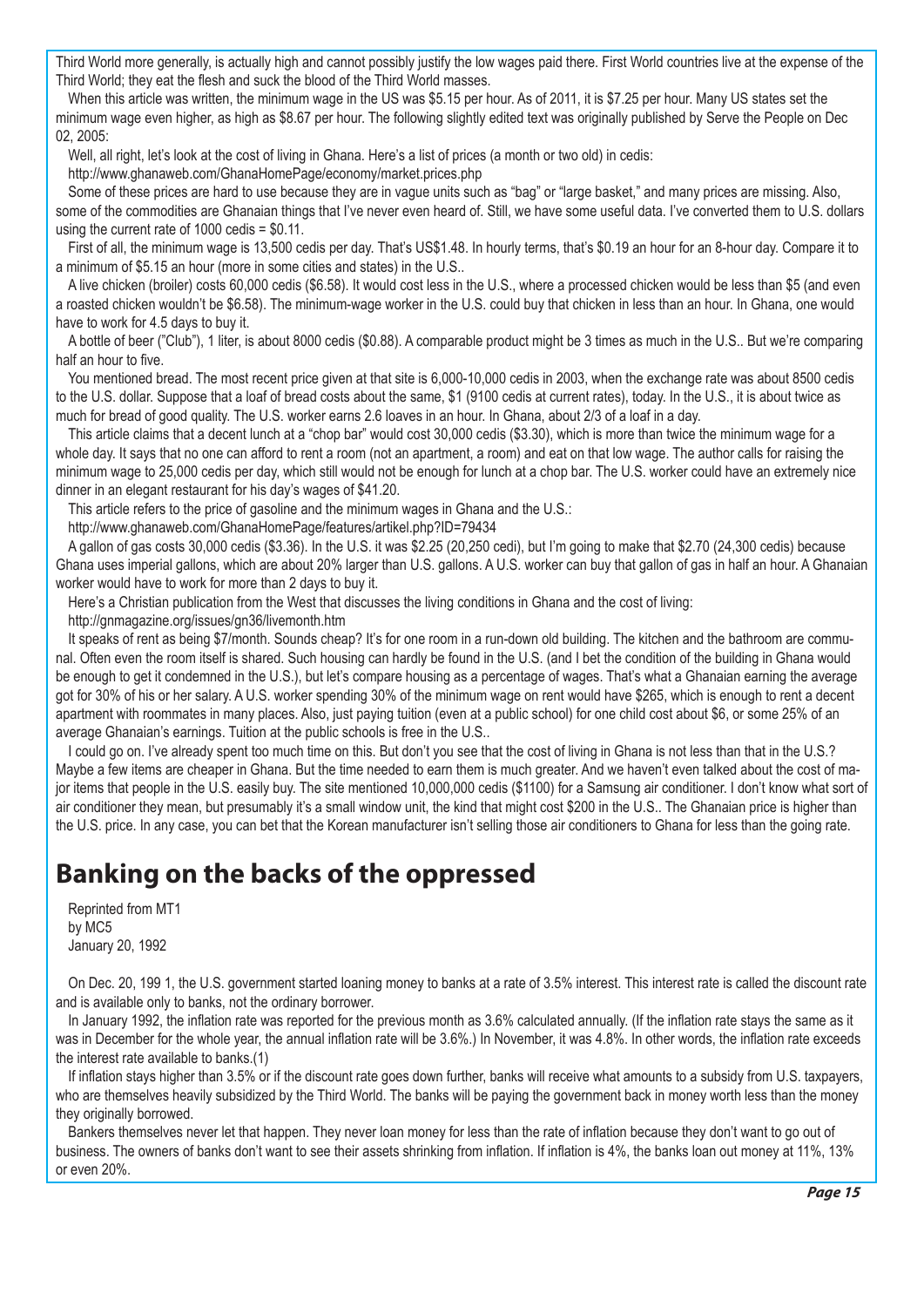The government, on the other hand, would happily subsidize the biggest "welfare cheats" out there - white collar workers and the capitalist class. The government is desperately looking for a way out of the current mess U.S. banks are in. When the government has to take over failing banks it looks bad. People might get ideas about socialism and the failure of capitalism.

### **Banks profit from Third World loans**

The U.S. government is giving money away to bankers - in the form of bailouts and now in the form of subsidized loans, even better and much bigger than student loans.

The U.S. bankers, in turn, are giving away money to white-collar people in the form of loans that oppressed people are never able to obtain. The banks really are giving it away when it's all added up, because the banks a taking losses on these loans to white-collar parasites. I banks' biggest source of trouble is in real estate speculation that goes sour. Citicorp lost about \$600 million that way in 1990. That is why the banks are failing.

Some banks made some loans to the Third World that were not repaid. But it is a white lie to say that Third World loans are the main problem, as implied in all die major newspapers: "He [Citicorp's chairperson] pushed Citicorp into some highly profitable consumer business before they were fashionable, but left a legacy of loans less developed countries that caused heavy losses."(1)

Actually, on the whole, First World banks made \$325 billion more from Third World countries in the 1980s than they put in.(2)

Even Citicorp itself is only close to solvent because of huge Third World profits. Brazil alone earns Citicorp million out of its \$300 million overseas profits a year. India brings in another \$25 million in profits annually for Citicorp.(1)

Developing countries paid out \$50 billion more to service loans than they received in new credits in 1988. In 1984, the gap was \$10.2 billion. The total for 1985-1988 is nearly \$120 billion Two-thirds of these payments are from Latin America.(3)

The banks exploit the Third World and give the money away to First World people, who in turn pay some of the taxes that subsidize the banks.

Notes:

1. New York Times 1/20/92, p. C3.

2. Revolutionary Communist League, Class Struggle, vol. 15, no. 6-7, p. 11.

3. New York Times 9/18/89, p. 23.

# **Underreported imperialist investments**

Reprinted from MT1 by MC5 January 19, 1992

"Direct investment" counts only business assets owned abroad. It does not count loans. It is also relatively easy for U.S. individuals to keep hidden their ownership of various stocks in foreign companies abroad.

Direct U.S. investment in 1989 was \$90.6 billion in the developing countries. Another \$714 million was in South Africa.(1)

As an example, these figures do not give a very clear picture because the overall investment figure for South Africa alone was \$14 billion, depending on what was counted, according to an old Jack Anderson column circulated by MIM.

Both for tax and political reasons, the imperialists have an interest in underreporting or creative accounting when it comes to investment abroad. They pretend they have less wealth than they do and they report lower profits than they receive: Who is going to check on them or know? And the local government may be quite happy to turn a blind eye to the company's tax evasion in the United States: Why should a Third World comprador elite alienate its multinational corporate friends by reporting them to the IRS? Why not just keep taking the bribes and keep quiet?

Another way U.S. assets abroad are undercounted is that, creative accounting and international tax evasion aside, the imperialists pay dirt cheap wages for the assets they construct in the Third World. A mine, factory, tool or office building that the imperialists build in the Third World is done for maybe one-tenth the price it is done in the United States, so as far as Marxists are concerned, die report of imperialist assets in the Third World could be completely honest by imperialist standards and still not reflect the realities of where the dead labor is.

Notes: Statistical Abstract of the United States 1991, p. 797.

# **MIM's jargon is the terminology of the oppressed nations**

Reprinted from MT1 by MC5 February 15, 1992

The leader of the Russian revolution, V. I. Lenin, used the terms "Russian chauvinism," "great nation chauvinism," "imperialist economist chauvinism," etc., to refer to various one-sided, biased, provincial and prejudiced thinking not in line with internationalism. Lenin did not make much use of the word "racism." MIM does not use the word "racism" much either, although racism exists. Instead, MIM observes scientifically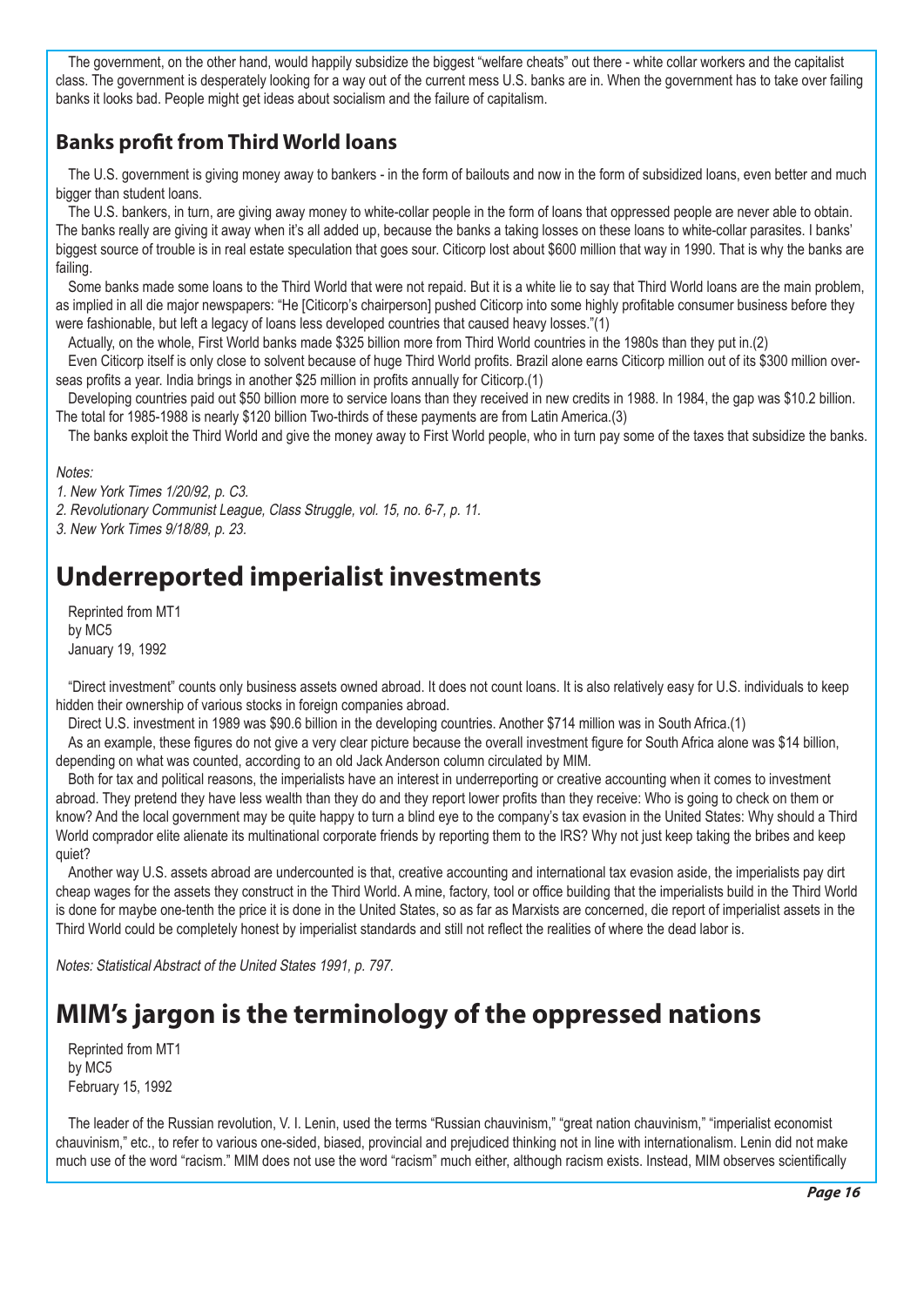that race does not exist and that what really happens in the United States is national oppression, not racial oppression. "Racism" does exist as an element of the superstructure of society, which is to say the ideas and culture, but "racism" is a product of national oppression, including, the exploitation and enslavement of various nations by others. Racism can only be disguised, never eliminated by propagating politically correct attitudes, because racism is just a justification for exploitation and enslavement. To rid the world of this exploitation and enslavement requires armed struggle against the imperialists.

Within the Soviet Union, Russia was only one nation. Lenin was always worried that his Russian and Russian influenced comrades would put down various nations within the Soviet Union. "Russian chauvinism" was a term referring to the bias of the dominant nation within the Soviet Union.

The term "great nation chauvinism" referred to the bias of powerful countries against small countries. It could not be wished away, because imperialism has to be destroyed and the economic relations among the nations revolutionized before such attitudes can be changed systematically.

"Imperialist economism" referred to various kinds of counterrevolutionary chauvinism in the First World. MIM believes that most "leftist" groups in the United States have the most severe case of imperialist economist chauvinism recorded in history, because they are always fighting for reforms in the conditions of the workers in the imperialist countries, instead of taking the view of the oppressed people. The U.S. empire exploits more workers than any other empire in history, but still the settler "leftists" want U.S. workers to improve their living conditions at the expense of Third World workers even more.

"White supremacy" and "white nation chauvinism" refer to biases and discrimination caused by the underlying economic relationship between nations. We just take out the word "Russian" and put in "white," and then we locate the cause of the problem in the same kinds of things about which Lenin was talking. So "white nation chauvinist" is the most strongly Leninist phrase we can use. We would use exclusively "Amerikanchauvinist," but we think that would confuse some readers, because they don't realize that "Amerikan" means white nation; it's not used that much.

On top of all that, we've heard indigenous and Latino people criticize the use of the word "American." Indigenous people say they are the Americans. So used by itself without reference to whites, "Amerikan" could be construed as mocking or ignoring the oppression of indigenous peoples. In addition, Latino people say "America" is not just the United States. "Settler" is somewhat better for these critics, as is "white."

Then if you read the Ku Klux Klan slogans you realize that they see whites as a nation, and if you think about it, it is true. Sometimes MIM says "Euro-Amerikan chauvinism," but even that term has a little problem too. The problem is mostly in the hyphen, because then people say there are "Afro-Amerikans," etc. MIM says it is useless to talk about "Irish-Americans," Italian- Americans," "Korean- Americans" in this context. The benefit of the term "white chauvinism" is that it doesn't have that hyphen and therefore avoids any implication that the white groups are not fully integrated (like Cuomo would have us believe) or that there are fully incorporated minorities in the United States. Some white groups occasionally organize politically as if they were not part of the superexploitation of the Third World, in order to fool oppressed peoples into uniting with them for their white nation goals.

The whole discourse of "Greek-American," "ItalianAmerican," etc., only raises ethnicity to show how differences exist and should be treated for the better unity of "America." Since Greek Amerikans benefit from the oppression implemented by U.S. imperialism, no one ever gets up and calls on "Greek-Americans" to destroy Amerika, so MIM doesn't care about that kind of ethnicity.

MIM is saying that the European ethnicities did integrate into something we can call Amerika. MIM knows it's nonsense to talk about "Afro-Americans," etc., because, as Malcolm X said, the oppressed nationalities are treated as second- or third-class, not real Amerikans. They are separate nations in objective and subjective reality.

The term "settler" is not inherently correct either because it has no inherent ethnic or national meaning. While the word is not exactly "discovered" technically, the indigenous peoples "settled" North Amerika, probably by coming from Asia through what is now Alaska. "Sealer" says nothing about the relations of domination either. "Colonist" is a better term in some contexts.

MIM tends to use "settler," "Euro-Amerikan" and "white" interchangeably, being careful not to use "white" in the wrong context. All the terms have their problems. "Euro-Amerikan" has the advantage of evoking a history, but the disadvantage of all the hyphen reasoning. "Settler" is vague and "white" plays into the "anti-racist" way of looking at the world.

Most of the "anti-racist" people think if we could change attitudes and individual behaviors -- especially by having everyone attend the proper finishing schools (called colleges) with the proper politically-correct codes -- we could solve the problem, whereas MIM says that stuff gets used to focus the disempowered on window dressing so they will avoid the power issue.

### **Pittston strike shows depth of white working class alliance**

Reprinted from MT1 by MC0 MIM Notes 38, November 9, 1989

In this article, MIM shows that even those few white workers who do face harsh working conditions do not see themselves as belonging to an exploited class. Rather, they see the better material reality of most white people in this country and seek to join that reality instead of organizing as a class for revolution.

These white workers are correct about their position, mainly because they are too few and scattered to form a cohesive class. If a large fraction of Euro-Amerikans lived in conditions like the coal miners', it might be a different story. But as it is, mine workers know from experience that most people from the white nation succeed in exercising their options to get out of the harsh conditions--options besides revolution.

As white chauvinists, lacking confidence in the growing strength of the Third World working classes to destroy U.S. imperialism and capitalism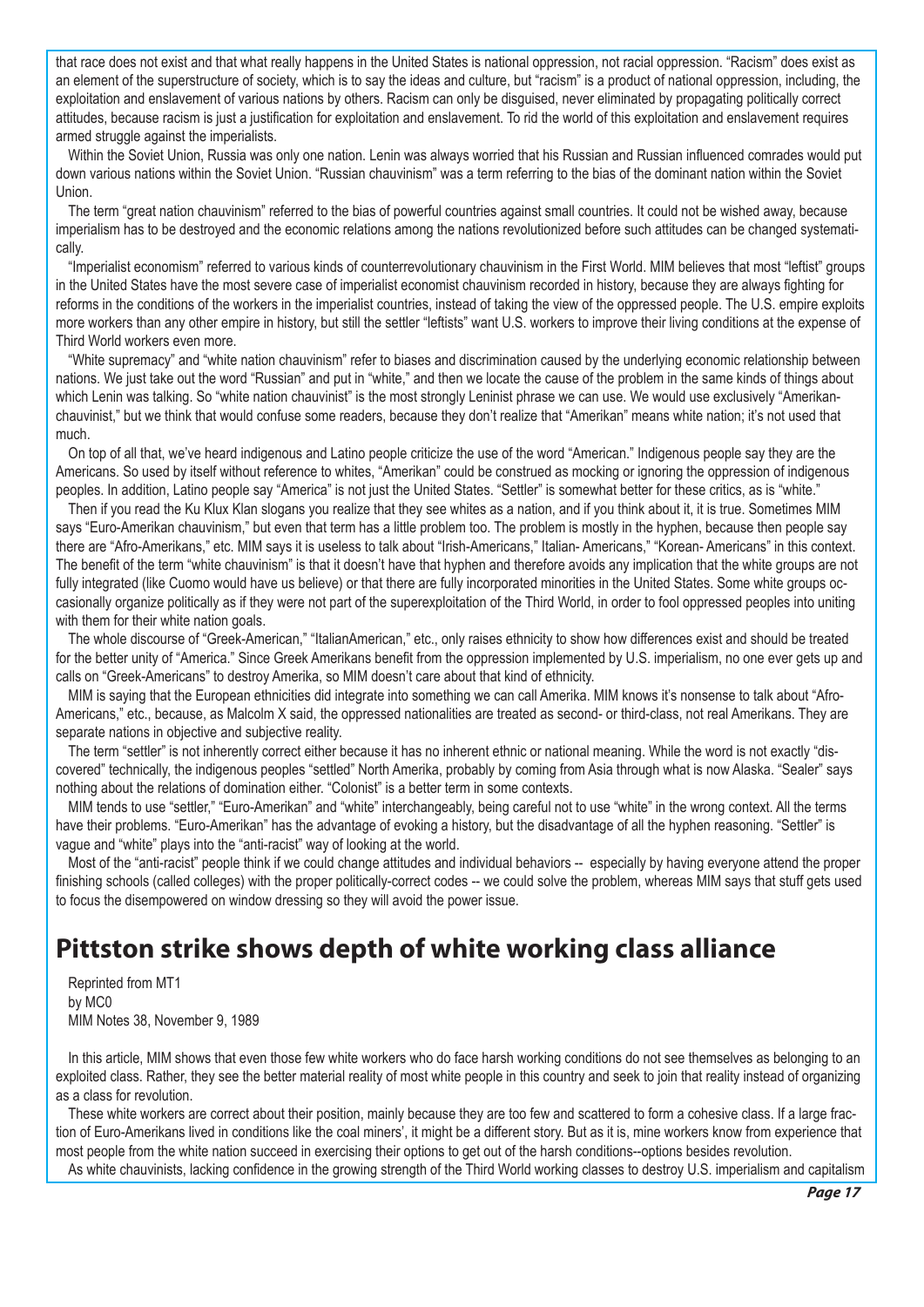everywhere, the "left" has spent decades desperately cheerleading for movement after movement with no potential for revolutionary consciousness. Until it comes to grips with the reality of superprofits and national oppression, the "left" will never understand why it is so ineffective.

In what is considered a revival of the Amerikan labor movement by working class activists, the United Mine Workers of America (UMWA) went on strike against Pittston Coal Company in January 1989. Here the corporate and left media diverged. The mainstream basically ignored the strike while the Trotskyist and cheerleading "progressive" movements screamed class war and held out for the first national strike in U.S. history.

Mining is one of the hardest jobs and poses great risks to health. And there is no doubt that companies such as Pittston rip-off the miners and underdevelop their communities as they make huge profits.

Labor periodicals and speakers go to great lengths to note the history of this rip-off. In 1972, a Pittston coal waste dam broke and killed 125 people.(1) The history of black lung and lung cancer and the dependency on the mining income. which can disappear without notice in a lay off these are the daily realities of the Appalachian coal communities.

With their unique culture and obvious exploitation, it is reasonable to ask if miners in the Amerikan South constitute a force for revolutionary change. In the last 65 years of organizing the answer is a resounding no.

First, viewing the nation as a whole, the miners constitute only a small fraction of the working population; they are an insufficient base for revolutionary change. None of the popular left magazines (Zeta and The Guardian, for example) bother to cite the actual number of workers on strike. Nor do they go to any lengths to show the rejection of the miners' demands by the rest of the working class. No matter how many sympathetic national leaders there may be in the miners' headquarters-Camp Solidarity-there are no sympathy strikes in U.S. labor.

As J. Sakai points out, approximately 10% of the Euro-Amerikan population is living in poverty, but they are scattered and socially diffuse, and their demands do not carry through organized labor as a whole.

Second, in spite of the lower standard of living (an exception to the general rule for the white population) the relationship between these communities and the assets of imperialism remains. Sakai details the history of radical organizing which has taken place in Appalachia.

"Precisely because of this stark, deeply ingrained tradition the Appalachian mining communities have been special targets of radical organizing efforts. The Communist Party USA has had organizers in the mountains for some 60 years. It was there during the 1920s that the most famous of the CPUSA's 'Red Unions'-the National Miners Union-led the coal miners into the bitter, violent Harlan County Strike....

"Despite the 60 years of repeated radical organizing drives there has been, in fact, zero revolutionary progress among the mining communities. Despite the history of bloody union battles, class consciousness has never moved beyond an embryonic form, at best. There is no indigenous revolutionary activity-none--or traditions. Loyalty to U.S. imperialism and hatred of the colonial peoples is very intense. We can see a derailment of the connection between simple exploitation and class consciousness."(2)

Zeta repeatedly attempts to bill the international character of the union by citing telegrams of solidarity from South Africa, England and Australia and demonstrating "broad" domestic support: the city of Boston, church leaders, and other unions. However, when one spokesperson for the UMWA was asked what involvement the miners had with struggles in the Third World, he replied "basically none." The miners and the Trotskyist left frequently make comparisons (there are even posters) between themselves, and South Africa or Poland, but the miners take no stand against the imperialism of the mother country. A recent opinion study found that members of Amerikkkan unions are in the group most likely to hate Mexicans.(3)

The miners, rather than looking to revolution and alliance with the Third World to beat the oppressor, seek to re-cement their bond with imperialism in the form of the company. They are not on strike to nationalize the mine, provide national health care, or condemn rent as theft. Instead, they want their company benefits back and their wages increased to provide the living standard of the rest of Amerika.

In an attempt to show the changing labor alliances, Zeta presented a miner saying, "I never had a problem with State police, I always supported diem-when they struck for higher wages." Likewise, Lane Kirkland, president of the AFL-CIO, considers a check for \$50,000 from the United Steelworkers to the UMWA an act of labor solidarity which "promises a brighter future for the American labor movement." And this while wrapping himself in an Amerikan flag.

In August 1989, UMWA Vice President Cecil Roberts declared, "This is class war. The working class versus the corporate rich and their allies in the state and federal government."(4) But the class character of people in the mining industry contradicts this distinction. First, the miners support the extensive strip mining and environmentally damaging corporations in the interest of having jobs. Second, U.S. mine labor recognizes that it has a good deal in terms of wages, benefits and access to the cheap commodities available on favorable terms everywhere in the USA.

Sakai extrapolates with the case of Martin County, Kentucky:

"This has long been one of the poorest counties in the U.S. There are no highways, no sewage system, no garbage collection, no hospitals or even movie theaters, and one radio station and one fast-food franchise restaurant for its 14,000 citizens. The community, is ripped off, exploited to an extreme degree....

"One corporation dominates the economy. In fact, it owns it.... Over the fifty year life of the coal field, Norfolk & Western Railroad's [the mining company] total return will be something like \$1.5 billion--or 6,000% on their investment."(5)

But even in an area this poor, with rampant environmental destruction and much of the population living below poverty, there was no rebellion. The simple fact is that the money for those working the mines was good. The average miner's wage was around \$30,000 while the poverty line was under \$8,000. It is a class of workers who would rather align with the managers, corporations, and government to ensure their benefits than break the state. It is a worthy goal of the Pittston strike to demand the support of the retired, disabled and dependent people, but this does not excuse the parasitism of white settler culture-a culture which is willing to destroy the environment and uphold the foundations of capitalism so that a few can get rich.

This is not surprising if we remember that John Mitchell, one of the founders of the UMWA, cooperated with the National Civic Federation program to head off radicalism in labor by forming a "responsible" group of leaders who could formulate 'compromises with industry. A Euro-Amerikan nativist might argue that the radicals attempting to organize the UMWA or mine workers in general shared too little in common with the miner to be accepted and trusted. However, there is no indigenous movement for radical social change and the settlers in these areas willingly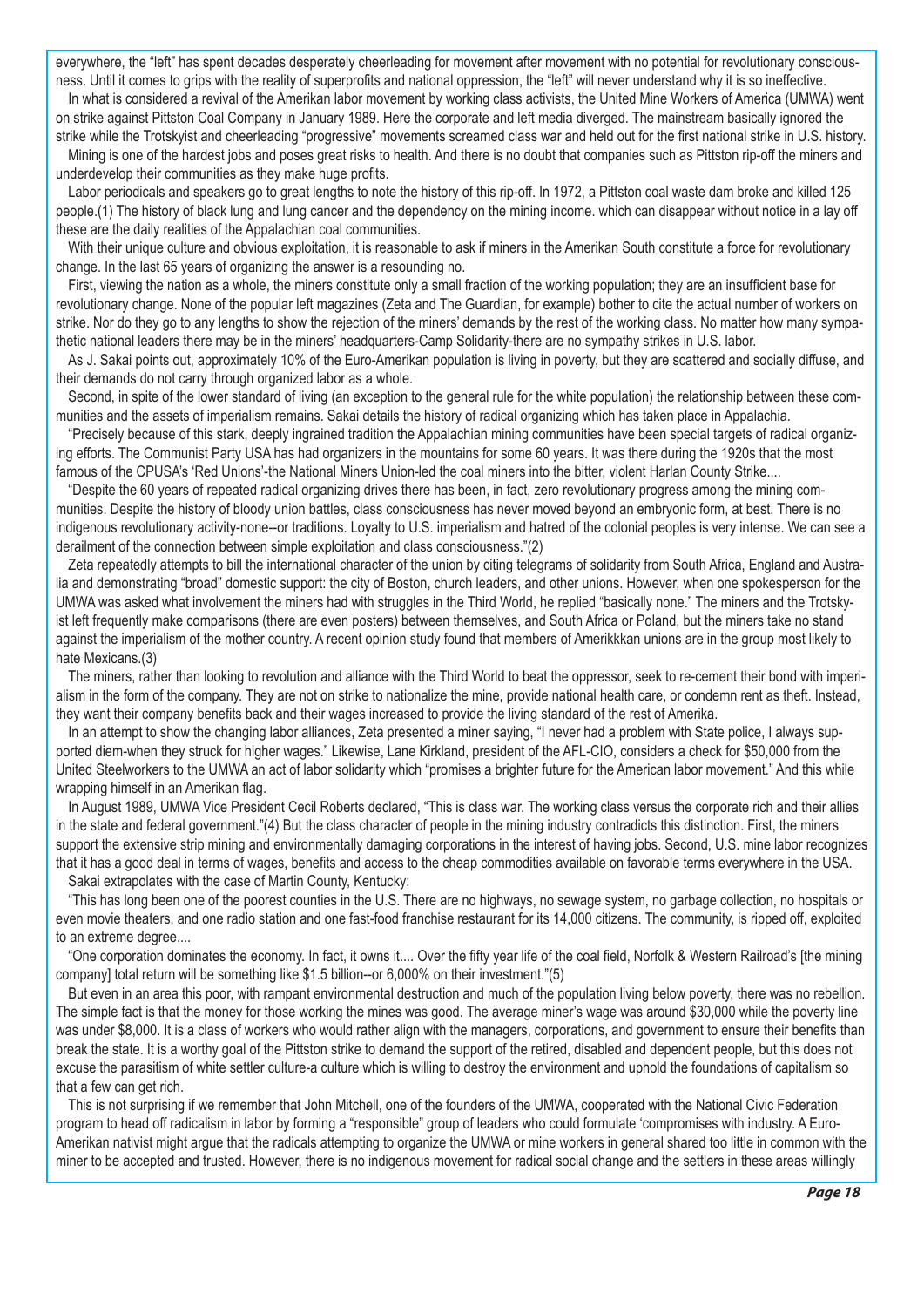collaborate with the state and industry to form their alliance. In short, the working class in the UMWA is no more radical than that Boeing or Eastem, and none of these movements have the interest of Third World people in stopping the imperialism of white Amerika.

#### Notes:

1. Zeta 10/89, p. 14.

2. J. Sakai, Settlers: The Mythology of the white Proletariat, 1983, p. 153. Available from MIM for \$10, postage paid. 3. W. Cornelius, "America in the Era of Limits: Migrants, Nativists and the Future of U.S.-Mexican Relations," 1982.

### **Newsflash: Amerikans are the Top 13 Percent**

by Wiawimawo of MIM(Prisons) October 2011

Recent demonstrations in U.\$. cities have claimed to represent "the 99%" opposed to the greed of the richest 1%. MIM(Prisons) supports a more equitable distribution of the world's resources. What most Amerikans don't realize is that a true redistribution of wealth would mean less for them as they are all part of the richest 13%.

In 1970 an action similar in form to Occupy Wall Street! (OWS!) occurred in response to the assassination of students at Kent State University. In response, a local union rampaged through the street beating the students and attacking state offices. Reflecting on this event, a radio host implied OWS! was evidence of progress, measured by the union support it has received.

The material conditions of the U.\$. invasion of Vietnam forced Amerikan youth at that time to take a more progressive position than today, leading them to come at odds with white nationalist unions. The OWS! actions are even more within the realm of white nationalism than the so-called "Battle in Seattle" in 1999 where anarchists and environmentalists linked arms with unions to oppose the World Trade Organization. Only the likes of MIM and J. Sakai recognized the reactionary white nationalism that anti-WTO sentiments were being focused into within the Amerikan context. Yet, at least the anarchists had a healthy dose of internationalism motivating them back then.

With OWS! the principal cry is "defend the Amerikan middle class." While anarchists are attracted to the form (spokes councils and consensus open to "the people") the content is hopelessly white nationalist. It is the exact type of rhetoric that the social democrats of post-depression Europe spit that led to the rise of fascism in many countries.(1) When the privileged nations of the world feel their privilege is threatened they become uncharacteristically politicized in their demands for more. They attack the ultra-rich in order to create the illusion that they are poor in comparison. But facts are stubborn things, and the interests of Amerikans lead them to cry for the ultra-rich to defend Amerikan jobs and back the massive lines of credit they have taken out. Both demands are incompatible with the struggle for migrant rights, which has been in vogue among the white nationalist left in recent years.

MIM always said if real economic hard times hit the imperialist countries, we would see a rise of fascism more than an interest in Maoism. We say this not to instill fear and arouse emotions but to promote a realistic assessment of conditions. Amerikan youth are the ones who put their bodies on the line in Seattle and now in New York and elsewhere. Because of the decades of life they have ahead of them, young people have more interest than their parents in transforming this world to a more equitable one. But to do so they must see things for what they are and get behind the real forces for progressive change.

Notes: see H.W. Edwards. Labor Aristocracy, Mass Base of Social Democracy. Stockholm: Aurora, 1978.

# **Building United Front, Surrounded by Enemies: Case Study of the U.\$. Housing Market Decline**

by Wiawimawo of MIM(Prisons) August 2010

United Front is the theory of uniting different groups across class lines for a common goal or interest, while maintaining independence where those groups disagree. The application of united front theory is about recognizing different contradictions in society and utilizing them in the interests of the international proletariat. The primary united front is the Anti-Imperialist United Front, which is made up of the majority of the world's people whose material interests lie in defeating imperialism. This is a strategic united front based on the principal contradiction.

In this article we will address a couple of contemporary issues in the United \$tates and analyze their potential for united front work. We'll see that many of the big conflicts in a First World country are between the enemy classes, but that does not always mean we sit on the sidelines. Some forms of united front are tactical and require fast action based on thorough knowledge. To successfully navigate the potential for united front in the First World that serves the interests of the Third World proletariat we must first have a correct analysis of our conditions. The first section of this article provides a quick background to get us started.

### **Land, Housing and the Settler Nation**

One of the arguments made against the labor aristocracy thesis is that corporations have no interest in sacrificing profit to pay First World workers more, and there is no corporate conspiracy to enforce such a policy. This is based in the theory of free market capitalism, or only reading the beginning chapters of Marx's Capital and treating that as an accurate model of reality in all places for all time. As a class, capitalists do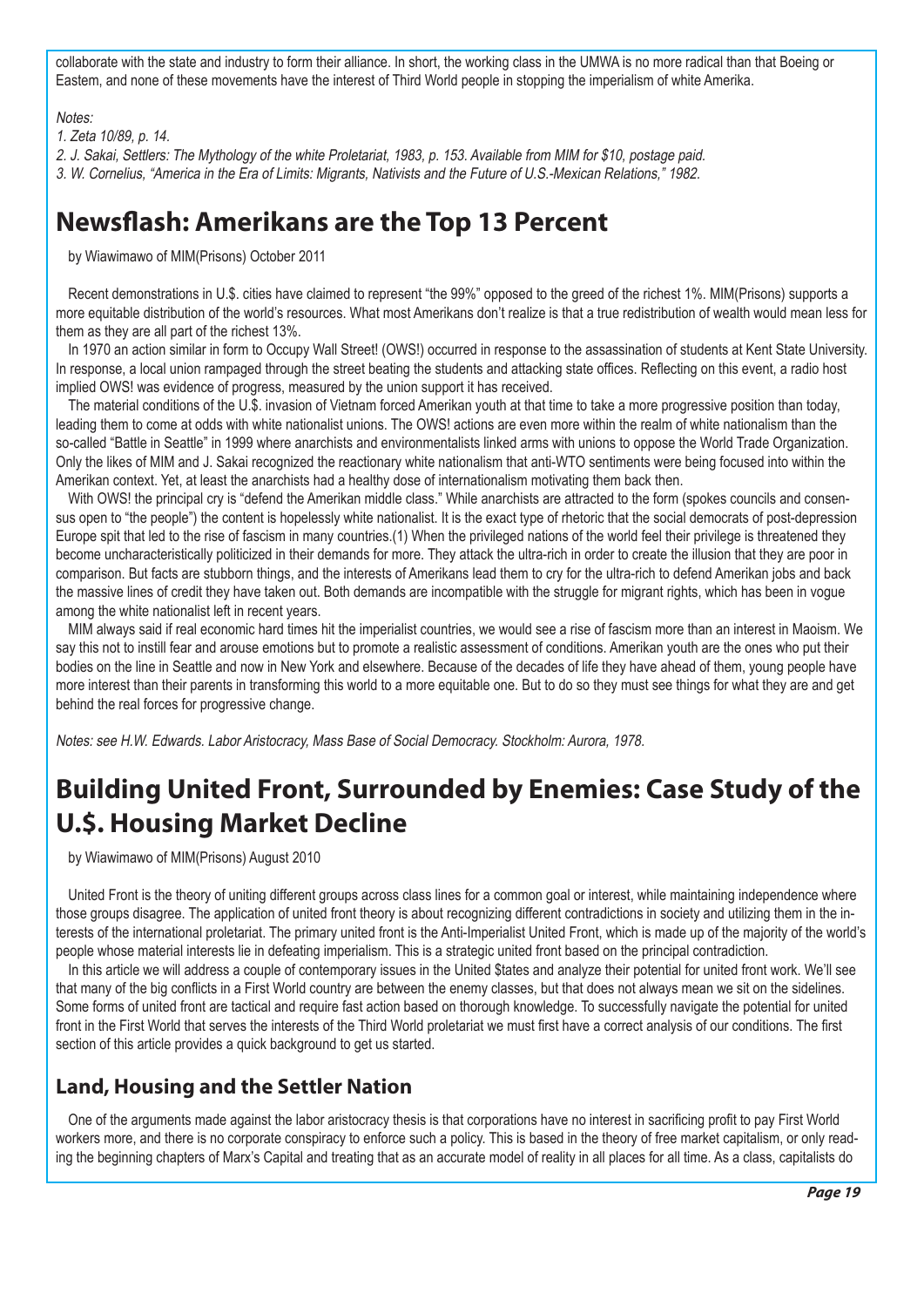depend on the labor aristocracy, not just politically, but economically as consumers and cogs in their growing pyramid scheme of finance capital. And there is at least one place where the U.\$. imperialists can exert their will as a class (more and more these days) - it's called the U.\$. government. The promotion of home ownership by the feds is one of the biggest examples of the imperialists consciously building a labor aristocracy within the heart of the empire.

Home ownership has been a staple of Amerikan wealth since the settlers stole this land from the First Nations and built their homesteads on it. The net worth of Amerikan families compared to First Nations and those descended from slaves in the U.\$. is one legacy of this form of primitive accumulation. While land ownership among the earliest European invaders was 100% (that's why they came to the Americas), by the 1775 War of Independence, land ownership was still at 70% for the Euro-Amerikan nation.(1) Arghiri Emmanuel pointed out that Amerikan wages were able to stay so high in this early period of capitalist development, even as land ownership ceased to be universal, because the abundant "free" land stolen from the First Nations provided a fallback plan for European settlers.(2) This primitive accumulation through genocide was the basis for wealth that the Amerikan labor aristocracy enjoyed as industrialization transformed more of the settlers into wage laborers.

Following the inter-imperialist struggles of WWI, the United \$tates became the dominant imperialist power. The influx of wealth that came with this allowed for the integration of southern and eastern European immigrants into the white nation leading up to the Great Depression.(1) From 1900 to 1950, home ownership rates in the United \$tates averaged about 45%, with the lowest rates in the Black Belt South and the highest in European dominated northwest states.(3) After the economic recovery that came with the spoils of WWII, the United \$tates embarked on the suburbanization of Amerika with numerous incentives from the federal government to bring home ownership above 60% again.

Since 1960, home ownership has stayed above 60% for U.\$. citizens as a whole.(4) This rate was above 70% for white Amerikans in recent years, but the census does not have comparable statistics by race going back very far. Blacks and Latinos are just under 50% for rates of home ownership, even though national oppression has ensured that they currently face foreclosure disproportionately.

Emmanuel's theories in Unequal Exchange demonstrate how the significantly higher incomes of people in the First World actually transfer wealth to the imperialist countries from the Third World, reinforcing their economic advantage. Similarly, the oppressor nation has equity and is able to increase wealth in ways that the internal semi-colonies have not been able to do despite access to exploiter level jobs. All of this fits with the general trend of capitalism, which is the accumulation of capital. The more you have, the more you tend to get.

### **Collapse of the U.\$. Housing Market**

The left wing of white nationalism (whether self-described anarchists, socialists, Maoists or Democrats) has been saying that the increase in home foreclosures is an indication of the heightening contradictions between the Amerikan proletariat and the capitalists. These people defend the stolen land that was the foundation of wealth for settler Amerika, and the modern home ownership pyramid scheme that is the foundation of the Amerikan dream today.

Not only have millions of people lost their homes to foreclosure in recent years, but fear-mongers point out that the "2008 sub-prime mortgage market resulted in the disappearance of \$13 trillion in American household wealth between mid-2007 and March 2009... on average, U.S. households lost one quarter of their wealth in that period."(5) Such alarmists ignore that Amerikans gained \$10 trillion from 2006 to 2007 to reach an all-time high, and that net worth of the country's citizens has generally gone up at increasing rates since WWII.(6) The bigger ups and downs in all financial markets are certainly signs of crisis, but to act like Amerikans are being sunk to Third World conditions in 2010 is ludicrous. If only these activists would cry so loud for those who really have had to live in Third World conditions for their whole lives and for generations!

Most, if not all, of the loss in Amerikans' net worth is accounted for by stock portfolios and values of homes (which are bought and sold like stocks these days); in other words losses in finance capital. Traditionally, the petty bourgeoisie in Marxism was not exploited, nor did it significantly exploit others. To claim that those who reap profits from investments of finance capital are anything less than petty bourgeoisie is a rejection of Marxist definitions. With home ownership around 68% in recent years, that is a solid two thirds of people in the United \$tates who fall squarely into the category of petty bourgeoisie or higher, including 50% of Blacks and Latinos (minimum). This group is 210 million people, or only 3% of the world's population in 2010, yet they hold more net wealth than the total market capitalization of all publicly traded companies in the world.(7)

Our critics point to the great wealth inequalities within the United \$tates as reason to organize Amerikans for revolution. So let's just look at the bottom 80% of Amerikans, who owned 15% (a mere scrap from the table if you will) of the net wealth in the United \$tates in 2007 (and this was a 15-year low for them).(8) While their share has decreased a few percentage points since 1983, total net worth in the United \$tates has increased by almost 5 times. Therefore the lowest 80% of Amerikans went from about \$2.2 trillion in net worth in 1983 to almost \$10 trillion in 2007. (Two trillion dollars could eliminate world hunger for the next 66 years, until 2076.(9)) "Middle class" Amerika has assets that are greater than the GDP of China,(10) the world's industrial powerhouse representing about 20% of the world's population. That's comparing just the Amerikan "middle class" and "poor" to the whole nation of China, including its well-developed capitalist class.

Since the proletariat, by definition, has negligible net worth in the form of assets, let's look at their income.(11) Income generally increases proportionately with net worth across the globe.(12) Almost half of the world's population lives on less than \$1000 per year. That is 3.14 billion people living on less than \$3 trillion in a year.(13) Now before we condemn Amerikans' huge assets, let's make sure that they just aren't better at saving and investing their money than the proletariat. In 2005, the wealthiest 20% of the world accounted for 76.6% of total private consumption. The poorest fifty percent accounted for only 7.2% of consumption.(13) A conservative estimate leaves us with Amerikans, on average, consuming at least 27 times the average persyn in the poorest half of the world.(14) So money management skills cannot explain Amerika's huge net worth.

A just, sustainable humyn society requires the Amerikan labor aristocracy to be brought down to consumer levels much closer to the Third World. But this little exercise demonstrates that this is far from happening, despite the alarmists' cries.

Ultimately, the contradiction we're describing is between the labor aristocracy and the imperialists. The imperialists, in particular finance capi-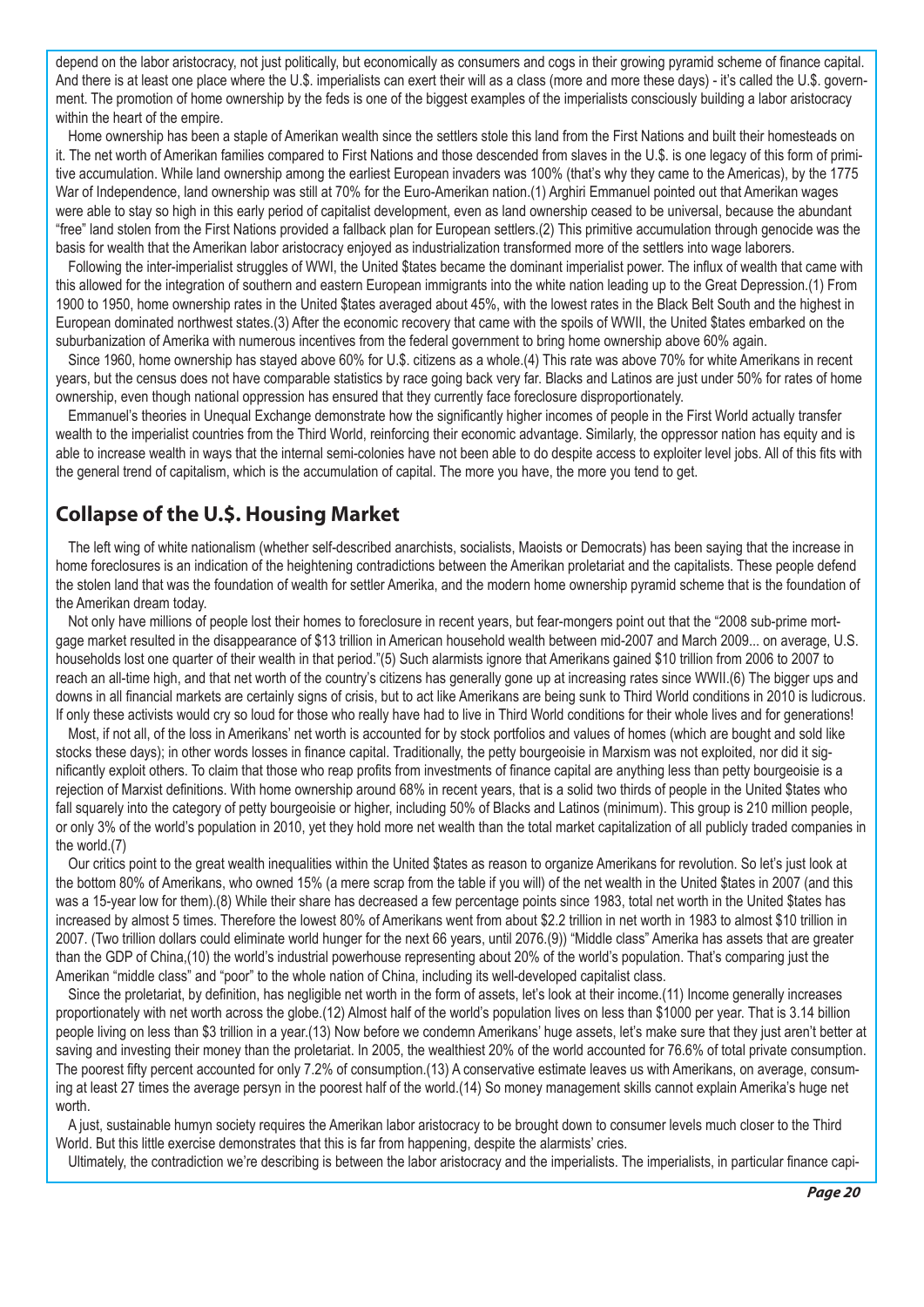tal, are a dynamic, opportunist class. In contrast, the labor aristocracy benefits from stability of the status quo. The finance capitalists were able to make quick profits by selling the labor aristocracy short, so Amerikans are pissed. While perhaps pushing the labor aristocracy towards fascism, the finance capitalists are also undercutting the consumerism of Amerikans that their system depends on so much. What we are witnessing is an internal contradiction in the imperialist system playing out. Both groups control trillions of dollars in super-profits from the Third World, and the Anti-Imperialist United Front has no interest in one of them getting more than the other. We need to keep sitting this one out.

### **Migration to the United \$tates**

As discussed above, high wages and ballooning housing values reinforce themselves in our current economic system, making the rich richer. However, neither could be maintained without erecting a border outside of which these two things cannot flow. Therefore, keeping wages and housing values high is directly linked to the battle over increasing repression of migrant laborers within U.\$. borders. The contradiction in this struggle is between oppressed nations who are trying to gain access to jobs in the United \$tates and the oppressor nation that is trying to keep them out. This challenge to imperialist country privilege indicates that the battle for migrant rights is part of the anti-imperialist struggle.

While Third World people and some Amerikan youth faced Amerikan labor aristocrats on the streets, it was the U.\$. District Court that put in place an injunction on most of the provisions of Arizona's Senate Bill 1070 (SB1070), in light of a lawsuit filed by the U.\$. Department of Justice (DOJ) against the state of Arizona. The DOJ held that immigration was under federal jurisdiction, and that they had a plan for the whole country to balance its various interests related to immigration that Arizona would not be allowed to mess up.

The interest of the bourgeois internationalists is in having free access to markets and labor, not to mention international relations. This camp includes the federal government and their finance capitalist backers as well as smaller businesses that only operate in the United \$tates, but depend on migrant labor. Their conflict is with other bourgeois interests and the bourgeoisified majority of Amerikans whose position of privilege stems from the elitism of who is allowed to enter their fortress of jewels.

There is effectively a united front between the internationalism of the mass resistance to SB1070 on both sides of the Mexican border and the U.\$. government acting on behalf of bourgeois internationalism. And for now, it is the imperialists who are really throwing a wrench in the works for Amerikans, even though the contradiction at its base is between oppressed nations and the oppressor nation.

A majority of Amerikans in a number of polls supported SB1070 or a similar law. The highest percentage listed in one article, 79%, did not agree that "illegal aliens are entitled to the same rights and basic freedoms as U.S. citizens."(15) This is the definition of Amerikan chauvinism. At best, one fifth of U.\$. citizens don't think they deserve more than other humyn beings by virtue of being born in the United \$tates. This is why we even keep an eye on the imperialists for glimmers of internationalism in the First World.

With Latinos, we can see how quickly this consciousness develops by tracking the percentage of coconuts in the population over time. A Latino Decisions poll found that 12% of second-generation Latino voters in Arizona supported SB1070. By the fourth generation it had increased to 30% supporting the coconut position.(16) Amerikanism is an insidious disease that has claimed significant portions of the internal semi-colonies of the United \$tates.

### **Unite All Who Can Be United**

While many dogmatists still criticize Mao for allying the Chinese Communists with the national bourgeoisie, we can take united front theory even further and come up with examples of progressive forces allying with the government of the imperialist superpower of the world against an oppressor nation. This goes to show that we cannot let ultra-left ideas of purity prevent us from allying with those who might help our cause.

The rightist errors in applying united front theory happen when we have incorrect lines elsewhere. Not recognizing a united front as working with an enemy class, or becoming convinced that other contradictions have been resolved, and not just pushed to a secondary position, are the main forms of rightism to guard against. Mao had to fight much rightism from other communists who thought the communists and national bourgeois forces should merge into one, where inevitably the reactionary bourgeoisie would lead because of their relative power. Rightism in the United \$tates looks like people getting caught up with legislative battles over migrant rights. Without national liberation, there is no freedom for oppressed nations under imperialism. The imperialists will always oppose that, just as the Nationalists fought the Communists in civil war once the Japanese were forced out.

We do not seek unity for the sake of unity. We seek unity that utilizes all the forces possible to tackle the principal contradiction, or battles that push the principal contradiction forward. When we find strategic unity with others, the united front also provides a basis for unity-criticism-unity, which advances the struggle and deepens the unity of revolutionaries and all oppressed people for a better future.

#### Notes:

1. J. Sakai, Settlers: The Mythology of the White Proletariat, Chicago: Morningstar Press, 1983, p. 10.

2. Arghiri Emmanuel, Unequal Exchange: A Study of the Imperialism of Trade, Paris: Monthly Review Press, 1972, p. 337. His theory of Unequal Exchange is greatly simplified in this article.

3. U.S. Census Bureau, Housing and Household Economic Statistics Division

4. http://en.wikipedia.org/wiki/Homeownership\_in\_the\_United\_States

5. Arianna Huffington, Third World America, Crown Publishing, 2010.

6. http://en.wikipedia.org/wiki/File:Graphic.png

7. This is the theoretical price to buy all publicly held companies. It was as low as \$40 trillion in September 2008. http://en.wikipedia.org/wiki/ Market capitalization Meanwhile, Amerikan homeowners went from \$65.5 trillion in 2007 to \$54.2 trillion in 2009. http://srph.it/csOWKd

8. href="http://sociology.ucsc.edu/whorulesamerica/power/wealth.html">G. William Domhoff, Wealth, Income, and Power, UC Santa Cruz,